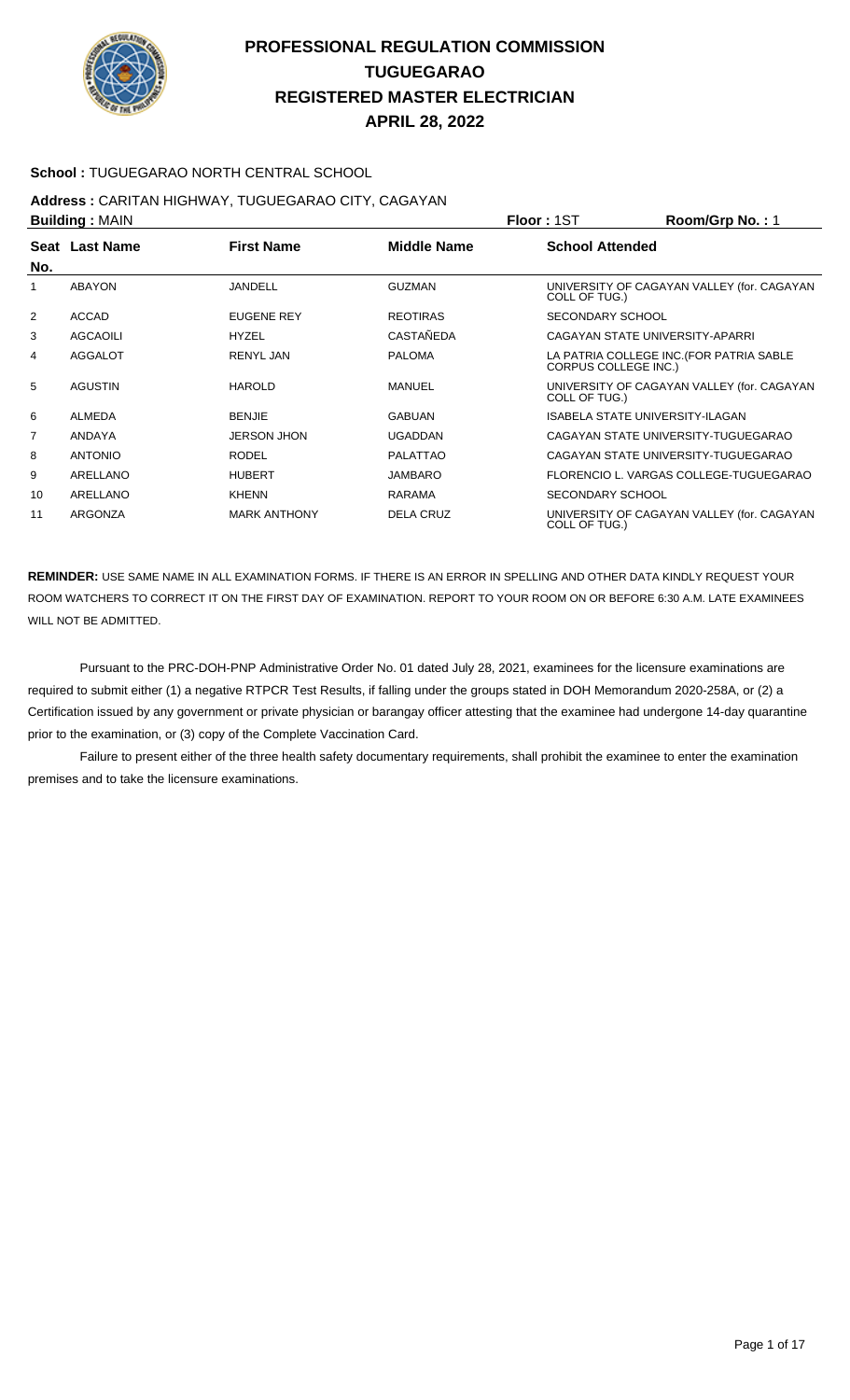

#### **School :** TUGUEGARAO NORTH CENTRAL SCHOOL

# **Address :** CARITAN HIGHWAY, TUGUEGARAO CITY, CAGAYAN

| <b>Building: MAIN</b> |                 |                    |                    | <b>Floor: 1ST</b>              | Room/Grp No.: 2                            |
|-----------------------|-----------------|--------------------|--------------------|--------------------------------|--------------------------------------------|
| No.                   | Seat Last Name  | <b>First Name</b>  | <b>Middle Name</b> | <b>School Attended</b>         |                                            |
| 1                     | AUAYANG         | <b>CHRISTIAN</b>   | <b>GRAMAJE</b>     |                                | CAGAYAN STATE UNIVERSITY-TUGUEGARAO        |
| 2                     | <b>BACCAY</b>   | <b>EDMAR</b>       | <b>TUBBAN</b>      |                                | UNIVERSITY OF SAINT LOUIS-TUGUEGARAO       |
| 3                     | <b>BAGUNU</b>   | <b>JERRY</b>       | <b>GUINUCUD</b>    | SAINT FERDINAND COLLEGE-ILAGAN |                                            |
| 4                     | <b>BALINGAO</b> | SANDHEL MARKC      | ANGOLUAN           | <b>SECONDARY SCHOOL</b>        |                                            |
| 5                     | <b>BALLAD</b>   | <b>BENITO</b>      | <b>FERRER</b>      | COLL OF TUG.)                  | UNIVERSITY OF CAGAYAN VALLEY (for. CAGAYAN |
| 6                     | <b>BALLASIW</b> | <b>ALEX</b>        | <b>BALANON</b>     | <b>BAGUIO CITY</b>             | DATA CENTER COLLEGE OF THE PHILIPPINES-    |
| 7                     | <b>BALMORES</b> | <b>HERWIN</b>      | <b>INIEGO</b>      |                                | UNIVERSITY OF SAINT LOUIS-TUGUEGARAO       |
| 8                     | <b>BALTAZAR</b> | <b>CEZAR IAN</b>   | <b>SABADO</b>      | SECONDARY SCHOOL               |                                            |
| 9                     | <b>BALUS</b>    | <b>JERWIN</b>      | <b>DAYHOP</b>      | SOUTHERN MINDANAO COLLEGES     |                                            |
| 10                    | <b>BANAN</b>    | <b>DEXTHER</b>     | QUILANG            | COLL OF TUG.)                  | UNIVERSITY OF CAGAYAN VALLEY (for. CAGAYAN |
| 11                    | <b>BARET</b>    | <b>CHRISTOPHER</b> | <b>MALTIZO</b>     |                                | FLORENCIO L. VARGAS COLLEGE-TUGUEGARAO     |

**REMINDER:** USE SAME NAME IN ALL EXAMINATION FORMS. IF THERE IS AN ERROR IN SPELLING AND OTHER DATA KINDLY REQUEST YOUR ROOM WATCHERS TO CORRECT IT ON THE FIRST DAY OF EXAMINATION. REPORT TO YOUR ROOM ON OR BEFORE 6:30 A.M. LATE EXAMINEES WILL NOT BE ADMITTED.

 Pursuant to the PRC-DOH-PNP Administrative Order No. 01 dated July 28, 2021, examinees for the licensure examinations are required to submit either (1) a negative RTPCR Test Results, if falling under the groups stated in DOH Memorandum 2020-258A, or (2) a Certification issued by any government or private physician or barangay officer attesting that the examinee had undergone 14-day quarantine prior to the examination, or (3) copy of the Complete Vaccination Card.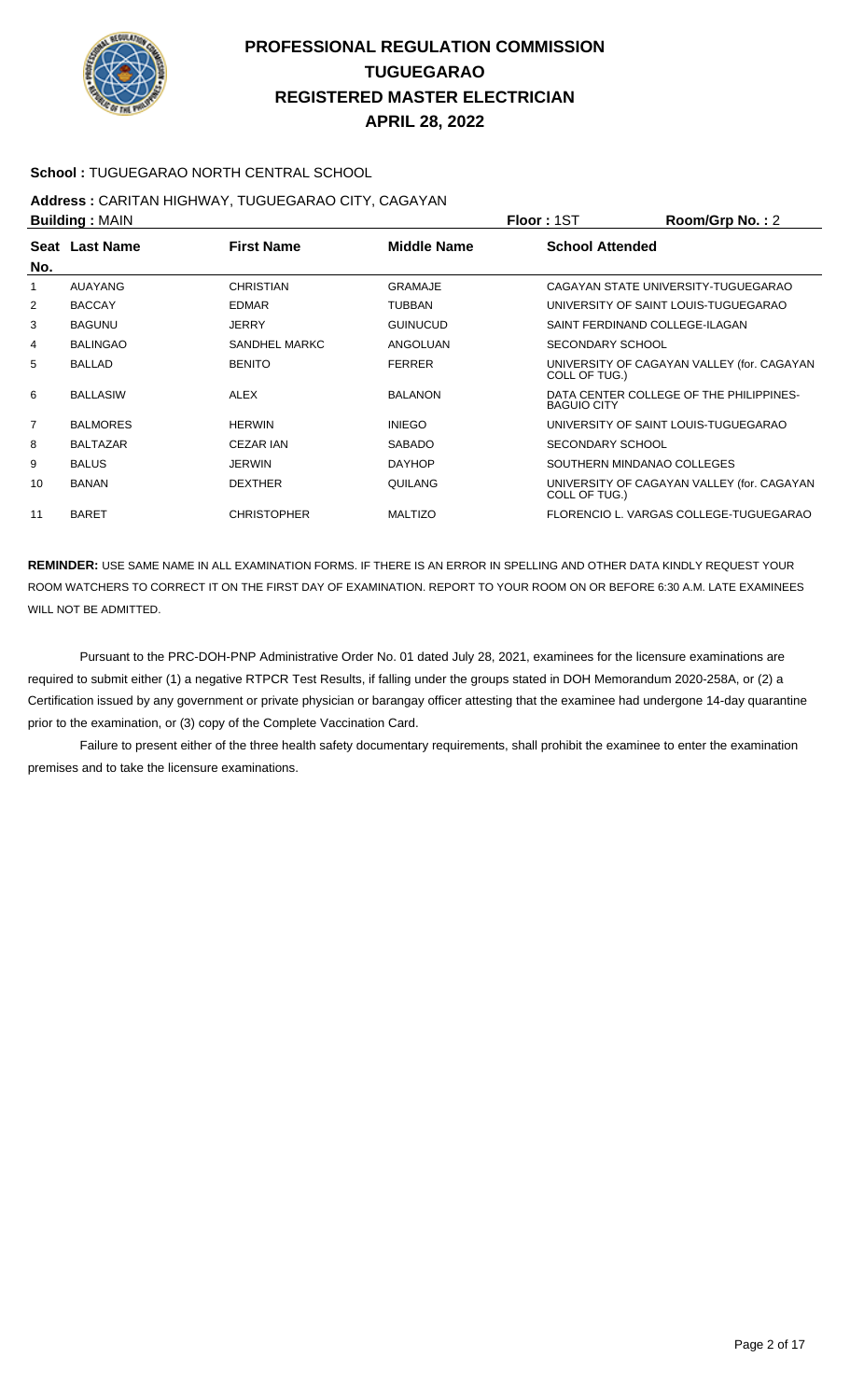

#### **School :** TUGUEGARAO NORTH CENTRAL SCHOOL

# **Address :** CARITAN HIGHWAY, TUGUEGARAO CITY, CAGAYAN

| <b>Building: MAIN</b> |                 |                    |                    | <b>Floor: 1ST</b>      | Room/Grp No.: 3                            |
|-----------------------|-----------------|--------------------|--------------------|------------------------|--------------------------------------------|
| No.                   | Seat Last Name  | <b>First Name</b>  | <b>Middle Name</b> | <b>School Attended</b> |                                            |
| 1                     | <b>BARRUGA</b>  | NATHANIEL          | CONTILLO           |                        | CAGAYAN STATE UNIVERSITY-TUGUEGARAO        |
| 2                     | <b>BARRUGA</b>  | <b>PAOLO</b>       | <b>CONTILLO</b>    |                        | UNIVERSITY OF CAGAYAN VALLEY (for. CAGAYAN |
|                       |                 |                    |                    | COLL OF TUG.)          |                                            |
| 3                     | <b>BARRUGA</b>  | <b>VICTOR JR</b>   | <b>BRAGASIN</b>    | COLL OF TUG.)          | UNIVERSITY OF CAGAYAN VALLEY (for. CAGAYAN |
| 4                     | <b>BASSIG</b>   | <b>GEORGIE</b>     | ALLAM              | COLL OF TUG.)          | UNIVERSITY OF CAGAYAN VALLEY (for. CAGAYAN |
| 5                     | <b>BATAN</b>    | JERAMEEL           | <b>DUMLAO</b>      |                        | CAGAYAN STATE UNIVERSITY-TUGUEGARAO        |
| 6                     | <b>BATTA</b>    | <b>JOVANI</b>      | <b>MARTIN</b>      |                        | CAGAYAN STATE UNIVERSITY-TUGUEGARAO        |
| $\overline{7}$        | <b>BAUTISTA</b> | <b>KEVIN</b>       | <b>TAMAYAO</b>     | COLL OF TUG.)          | UNIVERSITY OF CAGAYAN VALLEY (for. CAGAYAN |
| 8                     | <b>BAYANG</b>   | <b>FERNANDO JR</b> | <b>DAQUIOAG</b>    | COLL OF TUG.)          | UNIVERSITY OF CAGAYAN VALLEY (for. CAGAYAN |
| 9                     | <b>BAYODOC</b>  | <b>CLEVIN</b>      | <b>BARLOLONG</b>   | (for.C.POLY.COLL.)     | <b>ISABELA STATE UNIVERSITY-CAUAYAN</b>    |
| 10                    | <b>BINAYUG</b>  | <b>MARK JOSEPH</b> | <b>AUTOR</b>       | COLL OF TUG.)          | UNIVERSITY OF CAGAYAN VALLEY (for. CAGAYAN |
| 11                    | <b>BITAGUN</b>  | RANIEL             | <b>TEODORO</b>     |                        | CAGAYAN STATE UNIVERSITY-TUGUEGARAO        |

**REMINDER:** USE SAME NAME IN ALL EXAMINATION FORMS. IF THERE IS AN ERROR IN SPELLING AND OTHER DATA KINDLY REQUEST YOUR ROOM WATCHERS TO CORRECT IT ON THE FIRST DAY OF EXAMINATION. REPORT TO YOUR ROOM ON OR BEFORE 6:30 A.M. LATE EXAMINEES WILL NOT BE ADMITTED.

 Pursuant to the PRC-DOH-PNP Administrative Order No. 01 dated July 28, 2021, examinees for the licensure examinations are required to submit either (1) a negative RTPCR Test Results, if falling under the groups stated in DOH Memorandum 2020-258A, or (2) a Certification issued by any government or private physician or barangay officer attesting that the examinee had undergone 14-day quarantine prior to the examination, or (3) copy of the Complete Vaccination Card.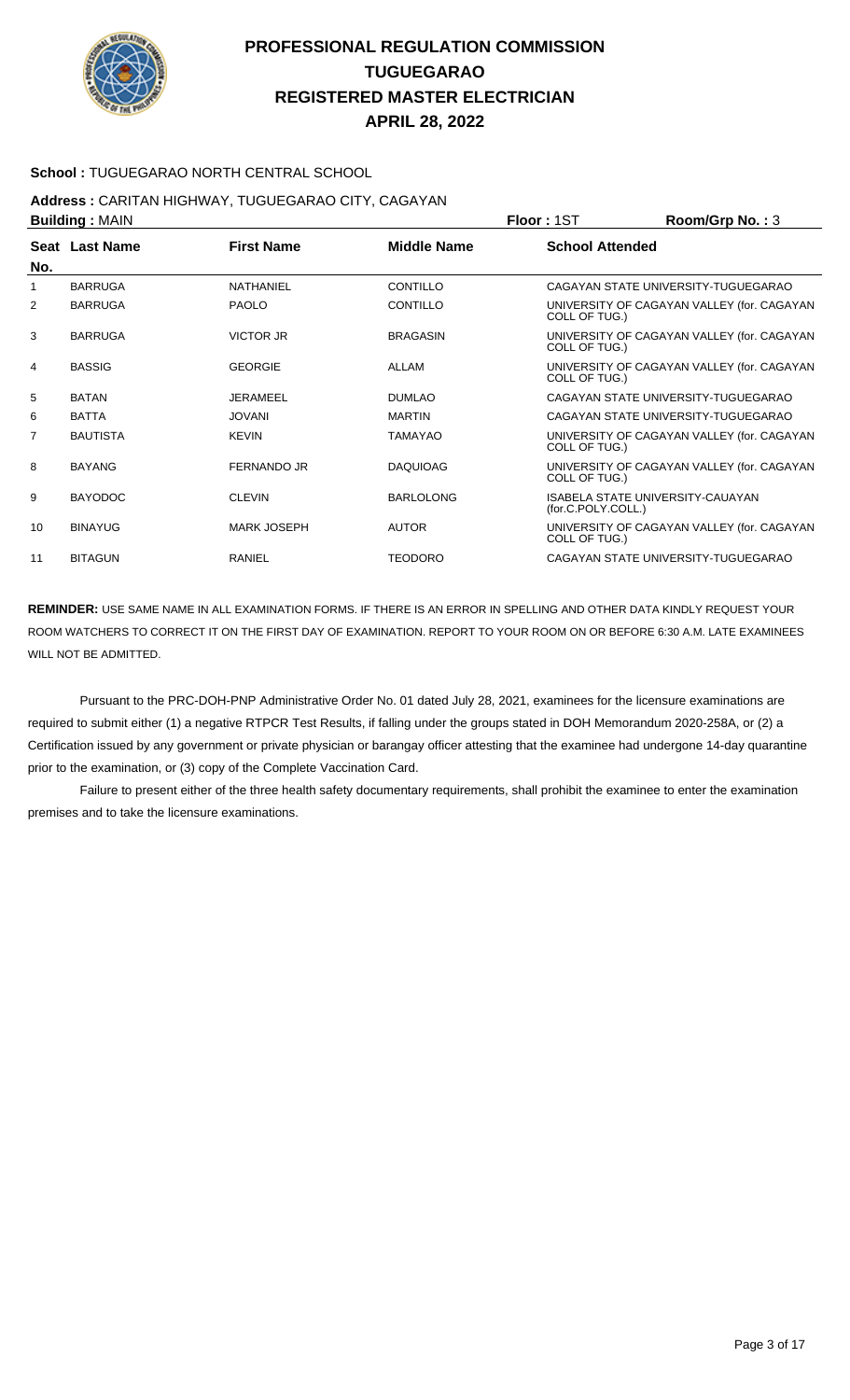

**APRIL 28, 2022**

#### **School :** TUGUEGARAO NORTH CENTRAL SCHOOL

# **Address :** CARITAN HIGHWAY, TUGUEGARAO CITY, CAGAYAN

| <b>Building: MAIN</b> |                    |                                 |                    | Floor: 1ST              | Room/Grp No.: 4                            |
|-----------------------|--------------------|---------------------------------|--------------------|-------------------------|--------------------------------------------|
| No.                   | Seat Last Name     | <b>First Name</b>               | <b>Middle Name</b> | <b>School Attended</b>  |                                            |
|                       | <b>BUSILAN</b>     | <b>JHON BOY</b>                 | <b>SIUAGAN</b>     |                         | CAGAYAN STATE UNIVERSITY-TUGUEGARAO        |
| 2                     | <b>CABILDO</b>     | <b>RODERICK</b>                 | <b>DOCA</b>        | COLL OF TUG.)           | UNIVERSITY OF CAGAYAN VALLEY (for. CAGAYAN |
| 3                     | <b>CABUNAG</b>     | <b>RODEL</b>                    | PAGARIGAN          | COLL OF TUG.)           | UNIVERSITY OF CAGAYAN VALLEY (for. CAGAYAN |
| 4                     | CADDAWAN           | <b>DENVER</b>                   | <b>INGAO</b>       | COLL OF TUG.)           | UNIVERSITY OF CAGAYAN VALLEY (for. CAGAYAN |
| 5                     | CALAGUIO           | <b>CHRISTIAN LLOYD</b>          | <b>DOMINGO</b>     | COLL OF TUG.)           | UNIVERSITY OF CAGAYAN VALLEY (for. CAGAYAN |
| 6                     | CANCERAN           | <b>ALEJANDRO</b>                | <b>BABARAN</b>     | COLL OF TUG.)           | UNIVERSITY OF CAGAYAN VALLEY (for. CAGAYAN |
| $\overline{7}$        | CASTILLO           | <b>JOHN</b>                     | <b>BALAGAT</b>     |                         | ISABELA SCHOOL OF ARTS & TRADES            |
| 8                     | <b>CLARO</b>       | RONCEL EMMANUEL BLAKE ARTIZUELA |                    | <b>SECONDARY SCHOOL</b> |                                            |
| 9                     | COLLADO            | <b>JONATHAN</b>                 | <b>MANUEL</b>      |                         | ILOCOS NORTE SCHOOL OF ARTS & TRADES       |
| 10                    | <b>COMO</b>        | <b>JAYPEE</b>                   | <b>LACAMBRA</b>    |                         | CAGAYAN STATE UNIVERSITY-TUGUEGARAO        |
| 11                    | <b>CONSTANTINO</b> | <b>JAYSON</b>                   | <b>IQUIN</b>       |                         | CAGAYAN STATE UNIVERSITY-TUGUEGARAO        |

**REMINDER:** USE SAME NAME IN ALL EXAMINATION FORMS. IF THERE IS AN ERROR IN SPELLING AND OTHER DATA KINDLY REQUEST YOUR ROOM WATCHERS TO CORRECT IT ON THE FIRST DAY OF EXAMINATION. REPORT TO YOUR ROOM ON OR BEFORE 6:30 A.M. LATE EXAMINEES WILL NOT BE ADMITTED.

 Pursuant to the PRC-DOH-PNP Administrative Order No. 01 dated July 28, 2021, examinees for the licensure examinations are required to submit either (1) a negative RTPCR Test Results, if falling under the groups stated in DOH Memorandum 2020-258A, or (2) a Certification issued by any government or private physician or barangay officer attesting that the examinee had undergone 14-day quarantine prior to the examination, or (3) copy of the Complete Vaccination Card.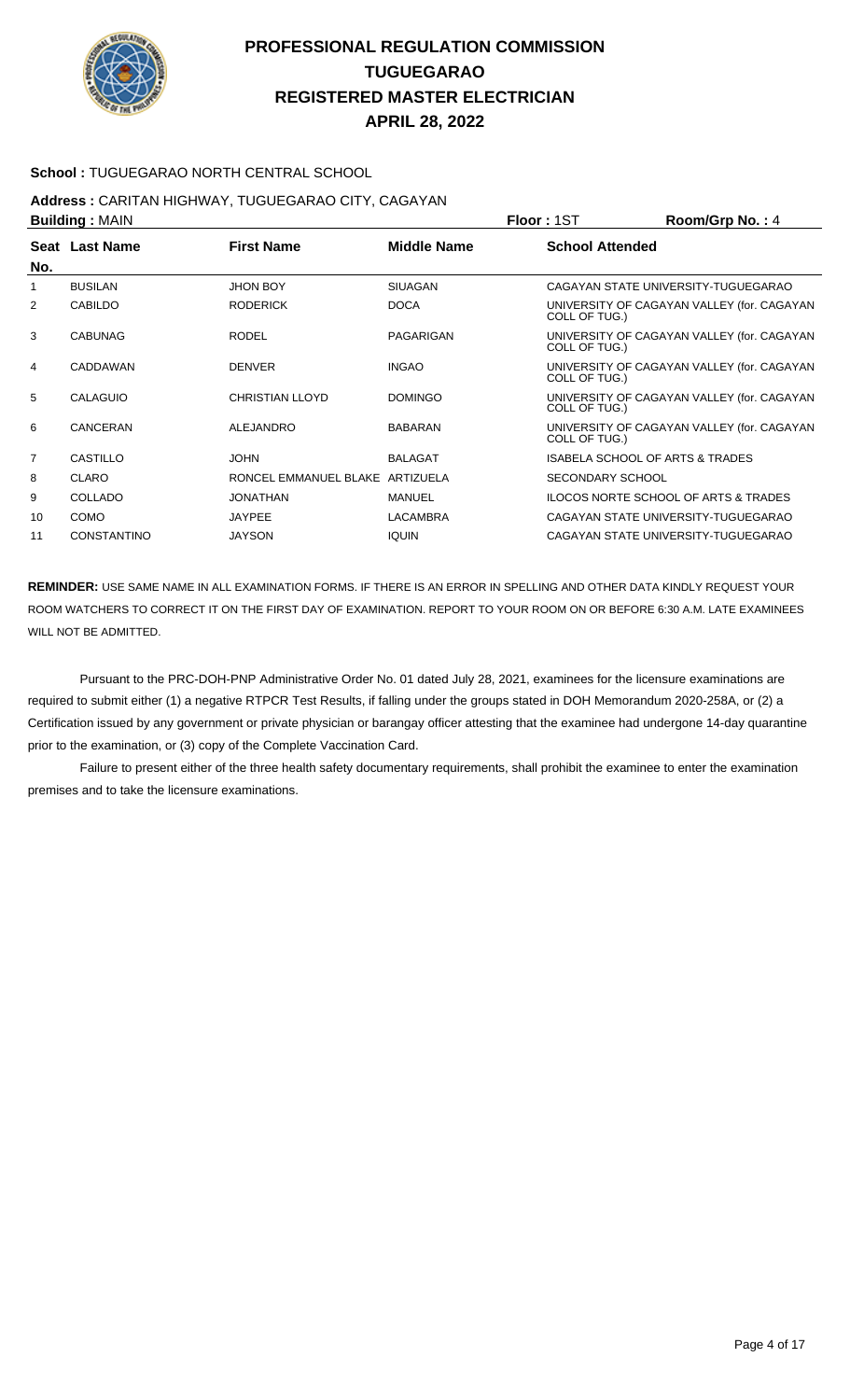

#### **School :** TUGUEGARAO NORTH CENTRAL SCHOOL

# **Address :** CARITAN HIGHWAY, TUGUEGARAO CITY, CAGAYAN

| <b>Building: MAIN</b> |                     |                    |                    | Room/Grp No.: $5$<br><b>Floor: 1ST</b>                                  |
|-----------------------|---------------------|--------------------|--------------------|-------------------------------------------------------------------------|
| No.                   | Seat Last Name      | <b>First Name</b>  | <b>Middle Name</b> | <b>School Attended</b>                                                  |
| 1                     | <b>CORDON</b>       | <b>MARIA ELENA</b> | <b>MADRAZO</b>     | CAGAYAN STATE UNIVERSITY-TUGUEGARAO                                     |
| 2                     | <b>CORPUZ</b>       | <b>JOHN MARK</b>   | <b>SABLAY</b>      | CAGAYAN STATE UNIVERSITY-GONZAGA                                        |
| 3                     | <b>CUDAL</b>        | <b>MARK ANGELO</b> | <b>ALVEZA</b>      | UNIVERSITY OF CAGAYAN VALLEY (for. CAGAYAN<br>COLL OF TUG.)             |
| 4                     | <b>DACHOLA</b>      | ABDILLAH JR        | <b>TUMOLVA</b>     | <b>SECONDARY SCHOOL</b>                                                 |
| 5                     | <b>DALIRE</b>       | <b>SAMUEL</b>      | <b>DURAN</b>       | UNIVERSITY OF SAINT LOUIS-TUGUEGARAO                                    |
| 6                     | <b>DANIEGA</b>      | <b>REYMARK</b>     | <b>UBIÑA</b>       | CAGAYAN STATE UNIVERSITY-TUGUEGARAO                                     |
| $\overline{7}$        | DARILAG             | <b>MICHAEL</b>     | <b>TANGUILAN</b>   | CAGAYAN STATE UNIVERSITY-TUGUEGARAO                                     |
| 8                     | <b>DATUIN</b>       | <b>RYAN</b>        | <b>DAYAG</b>       | UNIVERSITY OF CAGAYAN VALLEY (for. CAGAYAN<br>COLL OF TUG.)             |
| 9                     | <b>DELMENDO</b>     | PEDRITO JR         | <b>REALISTA</b>    | LA PATRIA COLLEGE INC. (FOR PATRIA SABLE<br><b>CORPUS COLLEGE INC.)</b> |
| 10                    | <b>DELOS SANTOS</b> | <b>JONASAN</b>     | <b>AGCAOILI</b>    | UNIVERSITY OF CAGAYAN VALLEY (for. CAGAYAN<br>COLL OF TUG.)             |
| 11                    | <b>DICIANO</b>      | <b>RAYMART</b>     | <b>TARUN</b>       | TECHNOLOGICAL INSTITUTE OF THE<br>PHILIPPINES-MANILA                    |

**REMINDER:** USE SAME NAME IN ALL EXAMINATION FORMS. IF THERE IS AN ERROR IN SPELLING AND OTHER DATA KINDLY REQUEST YOUR ROOM WATCHERS TO CORRECT IT ON THE FIRST DAY OF EXAMINATION. REPORT TO YOUR ROOM ON OR BEFORE 6:30 A.M. LATE EXAMINEES WILL NOT BE ADMITTED.

 Pursuant to the PRC-DOH-PNP Administrative Order No. 01 dated July 28, 2021, examinees for the licensure examinations are required to submit either (1) a negative RTPCR Test Results, if falling under the groups stated in DOH Memorandum 2020-258A, or (2) a Certification issued by any government or private physician or barangay officer attesting that the examinee had undergone 14-day quarantine prior to the examination, or (3) copy of the Complete Vaccination Card.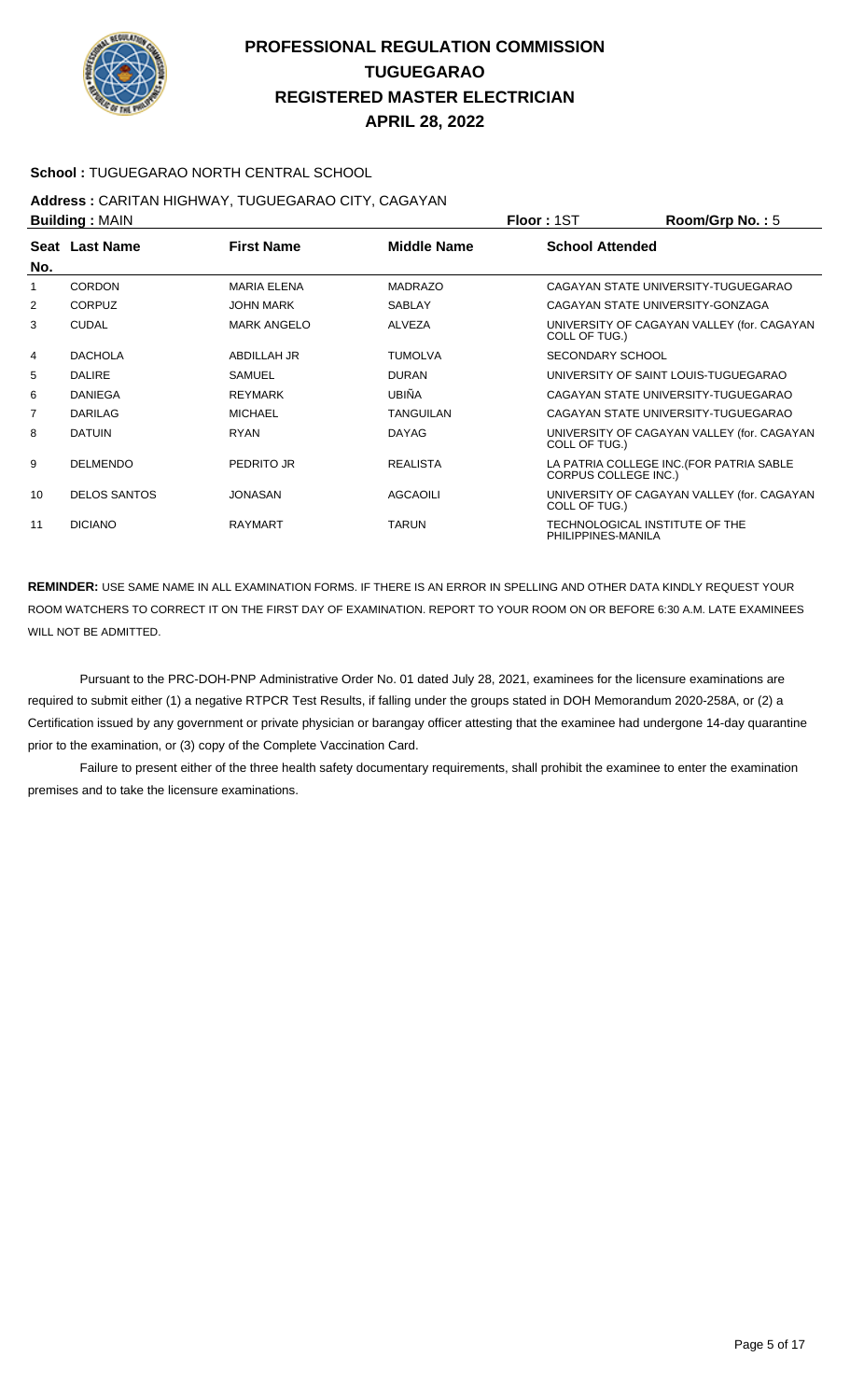

#### **School :** TUGUEGARAO NORTH CENTRAL SCHOOL

#### **Address :** CARITAN HIGHWAY, TUGUEGARAO CITY, CAGAYAN **Building :** MAIN **Floor :** 1ST **Room/Grp No. :** 6

|                | ранангу , глипт |                       |                    | .<br>110011110111101110111                                              |
|----------------|-----------------|-----------------------|--------------------|-------------------------------------------------------------------------|
| No.            | Seat Last Name  | <b>First Name</b>     | <b>Middle Name</b> | <b>School Attended</b>                                                  |
| 1              | <b>DOMINGO</b>  | <b>MARICEL</b>        | <b>AGDEPPA</b>     | UNIVERSITY OF SAINT LOUIS-TUGUEGARAO                                    |
| 2              | <b>DUMAPAL</b>  | <b>JOHN VIANNEY</b>   | <b>PASCUA</b>      | MARIANO MARCOS STATE UNIVERSITY-BATAC                                   |
| 3              | <b>DURUIN</b>   | <b>CARL JAM</b>       | <b>DELA CRUZ</b>   | LA PATRIA COLLEGE INC. (FOR PATRIA SABLE<br><b>CORPUS COLLEGE INC.)</b> |
| 4              | <b>ELEYDO</b>   | <b>MICHELLE</b>       | <b>MUNZON</b>      | UNIVERSITY OF CAGAYAN VALLEY (for. CAGAYAN<br>COLL OF TUG.)             |
| 5              | <b>ELIZARDE</b> | <b>EDGAR BRIAN</b>    | <b>AGAPITO</b>     | <b>SAINT LOUIS UNIVERSITY</b>                                           |
| 6              | <b>FABIAN</b>   | <b>JOMAR</b>          | <b>SABIANO</b>     | UNIVERSITY OF CAGAYAN VALLEY (for. CAGAYAN<br>COLL OF TUG.)             |
| $\overline{7}$ | <b>FRONDA</b>   | <b>SHEENA</b>         | <b>CUMLAT</b>      | UNIVERSITY OF CAGAYAN VALLEY (for. CAGAYAN<br>COLL OF TUG.)             |
| 8              | <b>GALANG</b>   | <b>MARK DENVER</b>    | <b>UCOL</b>        | LA PATRIA COLLEGE INC. (FOR PATRIA SABLE<br><b>CORPUS COLLEGE INC.)</b> |
| 9              | <b>GALDONEZ</b> | <b>KENNETH PRINCE</b> | <b>NAVARRETE</b>   | <b>SECONDARY SCHOOL</b>                                                 |
| 10             | <b>GALIZA</b>   | <b>JIMSON</b>         | <b>MANGULABNAN</b> | UNIVERSITY OF CAGAYAN VALLEY (for. CAGAYAN<br>COLL OF TUG.)             |
| 11             | <b>GALWAT</b>   | <b>JIMBER</b>         | <b>PATTAL</b>      | UNIVERSITY OF CAGAYAN VALLEY (for. CAGAYAN<br>COLL OF TUG.)             |

**REMINDER:** USE SAME NAME IN ALL EXAMINATION FORMS. IF THERE IS AN ERROR IN SPELLING AND OTHER DATA KINDLY REQUEST YOUR ROOM WATCHERS TO CORRECT IT ON THE FIRST DAY OF EXAMINATION. REPORT TO YOUR ROOM ON OR BEFORE 6:30 A.M. LATE EXAMINEES WILL NOT BE ADMITTED.

 Pursuant to the PRC-DOH-PNP Administrative Order No. 01 dated July 28, 2021, examinees for the licensure examinations are required to submit either (1) a negative RTPCR Test Results, if falling under the groups stated in DOH Memorandum 2020-258A, or (2) a Certification issued by any government or private physician or barangay officer attesting that the examinee had undergone 14-day quarantine prior to the examination, or (3) copy of the Complete Vaccination Card.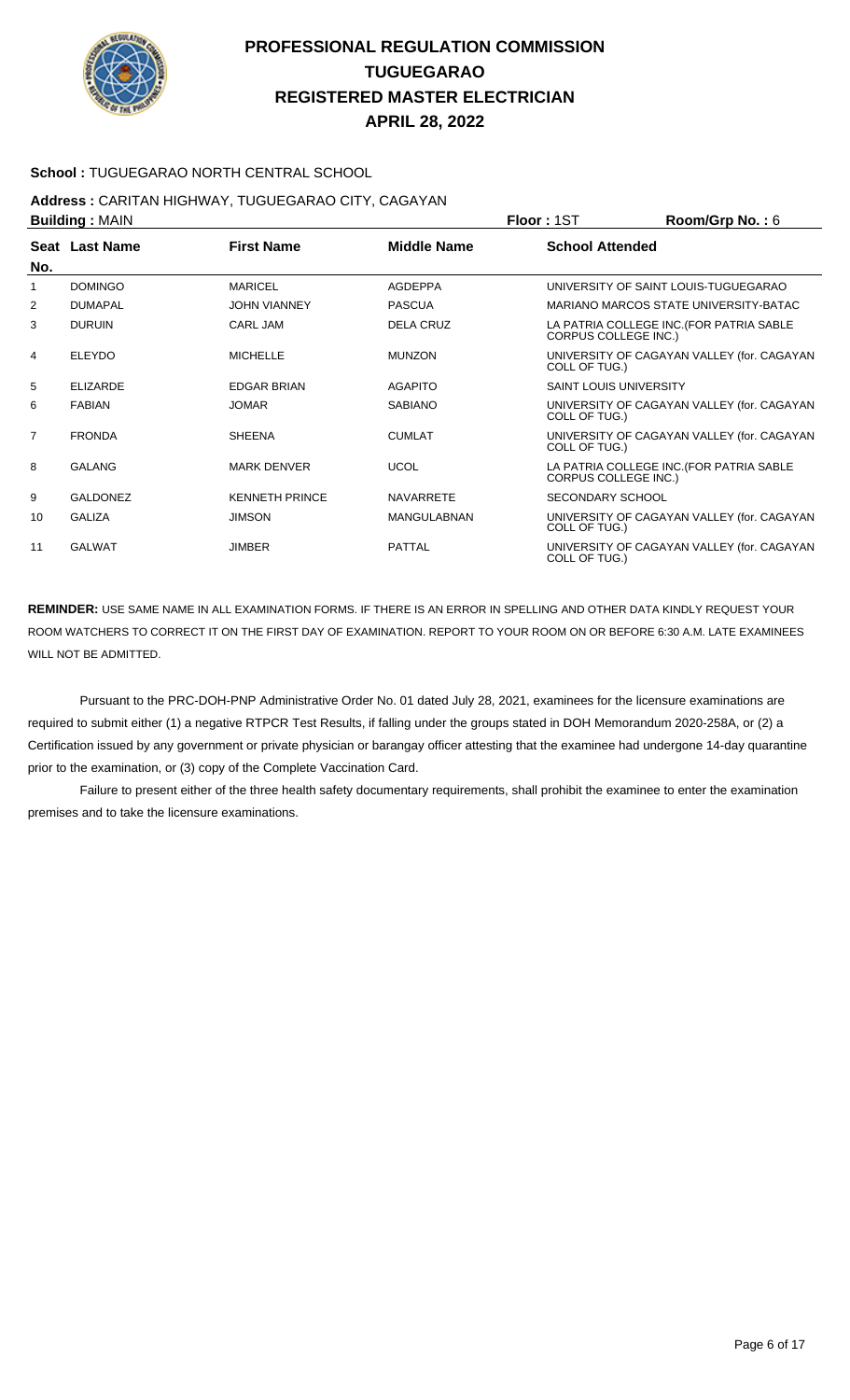

#### **School :** TUGUEGARAO NORTH CENTRAL SCHOOL

# **Address :** CARITAN HIGHWAY, TUGUEGARAO CITY, CAGAYAN

| <b>Building: MAIN</b> |                 |                        |                    | <b>Floor: 1ST</b>           | Room/Grp No.: 7                            |
|-----------------------|-----------------|------------------------|--------------------|-----------------------------|--------------------------------------------|
| No.                   | Seat Last Name  | <b>First Name</b>      | <b>Middle Name</b> | <b>School Attended</b>      |                                            |
| 1                     | GAMAYON         | <b>BRADLEY</b>         | <b>CONCORDIA</b>   |                             | CAGAYAN STATE UNIVERSITY-TUGUEGARAO        |
| 2                     | <b>GAMMAD</b>   | <b>FRANCISCO</b>       | <b>BUTAY</b>       |                             | CAGAYAN STATE UNIVERSITY-TUGUEGARAO        |
| 3                     | <b>GAMMAD</b>   | <b>JONARD</b>          | <b>LOBREGO</b>     |                             | CAGAYAN VALLEY COLLEGES OF TUGUEGARAO      |
| 4                     | <b>GAMMUAC</b>  | <b>CHRISTIAN JADE</b>  | <b>PASCUA</b>      |                             | CAGAYAN STATE UNIVERSITY-TUGUEGARAO        |
| 5                     | <b>GAMONGAN</b> | <b>MARK JAY</b>        | <b>BANIAGA</b>     | F. L. VARGAS COLLEGE-ABULUG |                                            |
| 6                     | GAMONGAN        | <b>REY</b>             | <b>BENITO</b>      | COLL OF TUG.)               | UNIVERSITY OF CAGAYAN VALLEY (for. CAGAYAN |
| $\overline{7}$        | <b>GAONA</b>    | <b>RYAN CHRISTIAN</b>  | <b>PAA</b>         | COLL OF TUG.)               | UNIVERSITY OF CAGAYAN VALLEY (for. CAGAYAN |
| 8                     | <b>GARCIA</b>   | <b>JERWIN</b>          | <b>ARCHIBIDO</b>   | COLL OF TUG.)               | UNIVERSITY OF CAGAYAN VALLEY (for. CAGAYAN |
| 9                     | <b>GARCIA</b>   | <b>PATRICK GABRIEL</b> | <b>BALNEG</b>      |                             | UNIVERSITY OF SAINT LOUIS-TUGUEGARAO       |
| 10                    | <b>GARCIA</b>   | <b>RYAN CRISTOPHER</b> | <b>ABLAO</b>       | <b>CORPUS COLLEGE INC.)</b> | LA PATRIA COLLEGE INC. (FOR PATRIA SABLE   |
| 11                    | <b>GARRAFA</b>  | <b>JOHN MARINO</b>     | CAMAYANG           | COLL OF TUG.)               | UNIVERSITY OF CAGAYAN VALLEY (for. CAGAYAN |

**REMINDER:** USE SAME NAME IN ALL EXAMINATION FORMS. IF THERE IS AN ERROR IN SPELLING AND OTHER DATA KINDLY REQUEST YOUR ROOM WATCHERS TO CORRECT IT ON THE FIRST DAY OF EXAMINATION. REPORT TO YOUR ROOM ON OR BEFORE 6:30 A.M. LATE EXAMINEES WILL NOT BE ADMITTED.

 Pursuant to the PRC-DOH-PNP Administrative Order No. 01 dated July 28, 2021, examinees for the licensure examinations are required to submit either (1) a negative RTPCR Test Results, if falling under the groups stated in DOH Memorandum 2020-258A, or (2) a Certification issued by any government or private physician or barangay officer attesting that the examinee had undergone 14-day quarantine prior to the examination, or (3) copy of the Complete Vaccination Card.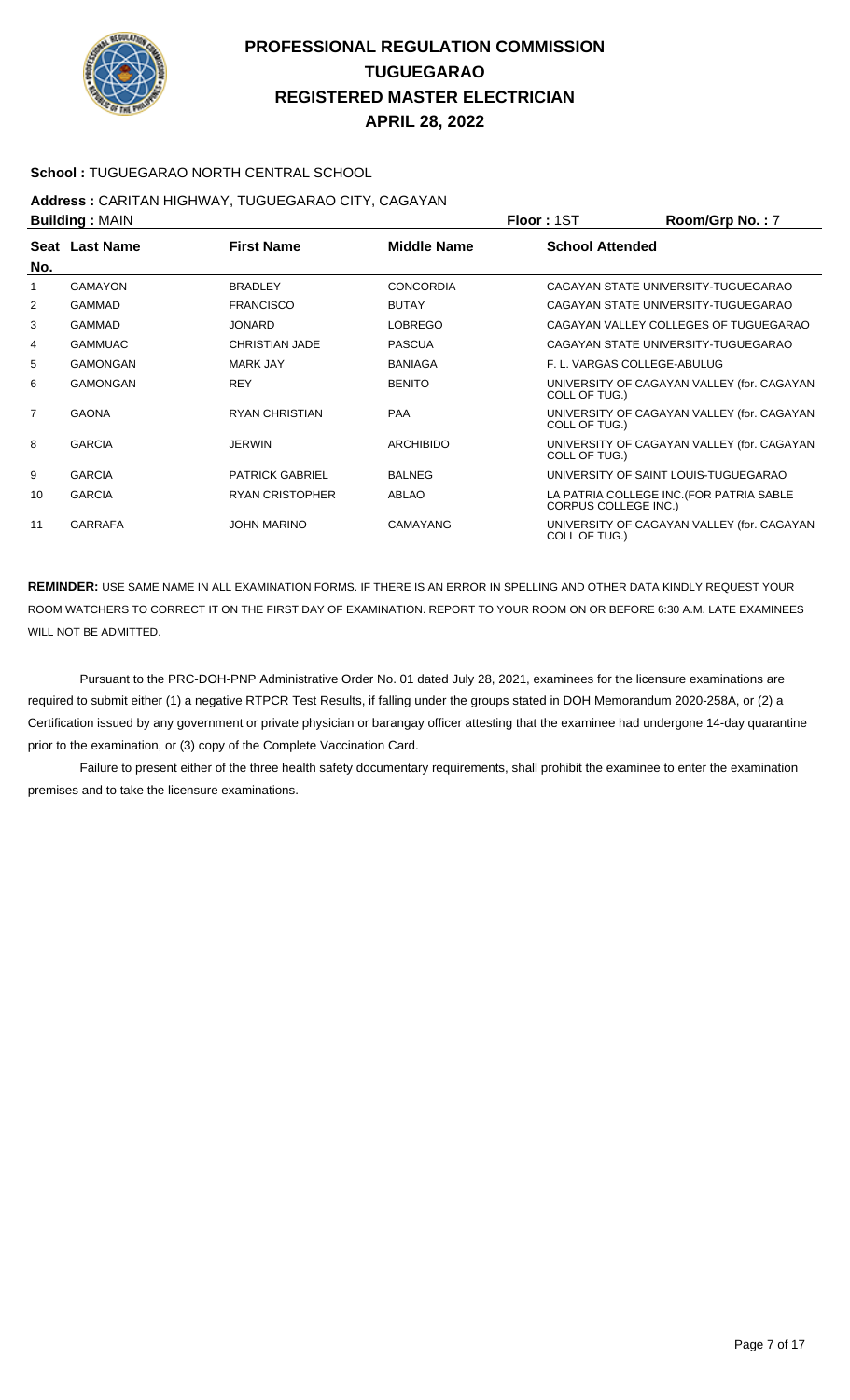

#### **School :** TUGUEGARAO NORTH CENTRAL SCHOOL

#### **Address :** CARITAN HIGHWAY, TUGUEGARAO CITY, CAGAYAN **Building :** MAIN **Floor :** 1ST **Room/Grp No. :** 8

| P              |                 |                      |                   | 1 IUU 1 1 U 1<br>110011110111101110                         |  |
|----------------|-----------------|----------------------|-------------------|-------------------------------------------------------------|--|
| No.            | Seat Last Name  | <b>First Name</b>    | Middle Name       | <b>School Attended</b>                                      |  |
| 1              | <b>GINEZ</b>    | <b>PATRICK</b>       | <b>LEMON</b>      | UNIVERSITY OF CAGAYAN VALLEY (for. CAGAYAN<br>COLL OF TUG.) |  |
| 2              | <b>GOROSPE</b>  | <b>FLORYAN</b>       | <b>MOLINA</b>     | CAGAYAN STATE UNIVERSITY-TUGUEGARAO                         |  |
| 3              | <b>GREGORIO</b> | ANN SUSET            | TELAN             | FLORENCIO L. VARGAS COLLEGE-TUGUEGARAO                      |  |
| 4              | <b>GUIFAYA</b>  | <b>WINDEL</b>        | ANGEL             | <b>ISABELA STATE UNIVERSITY-ILAGAN</b>                      |  |
| 5              | <b>GUTIEREZ</b> | RHEINER JAN          | <b>MACATUGGAL</b> | UNIVERSITY OF CAGAYAN VALLEY (for. CAGAYAN<br>COLL OF TUG.) |  |
| 6              | <b>GUZMAN</b>   | ARNOLD DAVE          | ULITA             | CAGAYAN STATE UNIVERSITY-TUGUEGARAO                         |  |
| $\overline{7}$ | <b>ILAN</b>     | <b>JETHRO</b>        | <b>CASTAÑEDA</b>  | UNIVERSITY OF CAGAYAN VALLEY (for. CAGAYAN<br>COLL OF TUG.) |  |
| 8              | <b>INDONG</b>   | ALWIN                | <b>ARNEDO</b>     | CAGAYAN STATE UNIVERSITY-TUGUEGARAO                         |  |
| 9              | JAMINAL         | <b>JORELLE RIANE</b> | <b>PEREZ</b>      | UNIVERSITY OF SAINT LOUIS-TUGUEGARAO                        |  |
| 10             | LACSAMANA       | ALFREDO JR           | <b>NUEDA</b>      | <b>SECONDARY SCHOOL</b>                                     |  |
| 11             | LACSAMANA       | <b>JAYRECSON</b>     | <b>ABECILLA</b>   | SECONDARY SCHOOL                                            |  |
|                |                 |                      |                   |                                                             |  |

**REMINDER:** USE SAME NAME IN ALL EXAMINATION FORMS. IF THERE IS AN ERROR IN SPELLING AND OTHER DATA KINDLY REQUEST YOUR ROOM WATCHERS TO CORRECT IT ON THE FIRST DAY OF EXAMINATION. REPORT TO YOUR ROOM ON OR BEFORE 6:30 A.M. LATE EXAMINEES WILL NOT BE ADMITTED.

 Pursuant to the PRC-DOH-PNP Administrative Order No. 01 dated July 28, 2021, examinees for the licensure examinations are required to submit either (1) a negative RTPCR Test Results, if falling under the groups stated in DOH Memorandum 2020-258A, or (2) a Certification issued by any government or private physician or barangay officer attesting that the examinee had undergone 14-day quarantine prior to the examination, or (3) copy of the Complete Vaccination Card.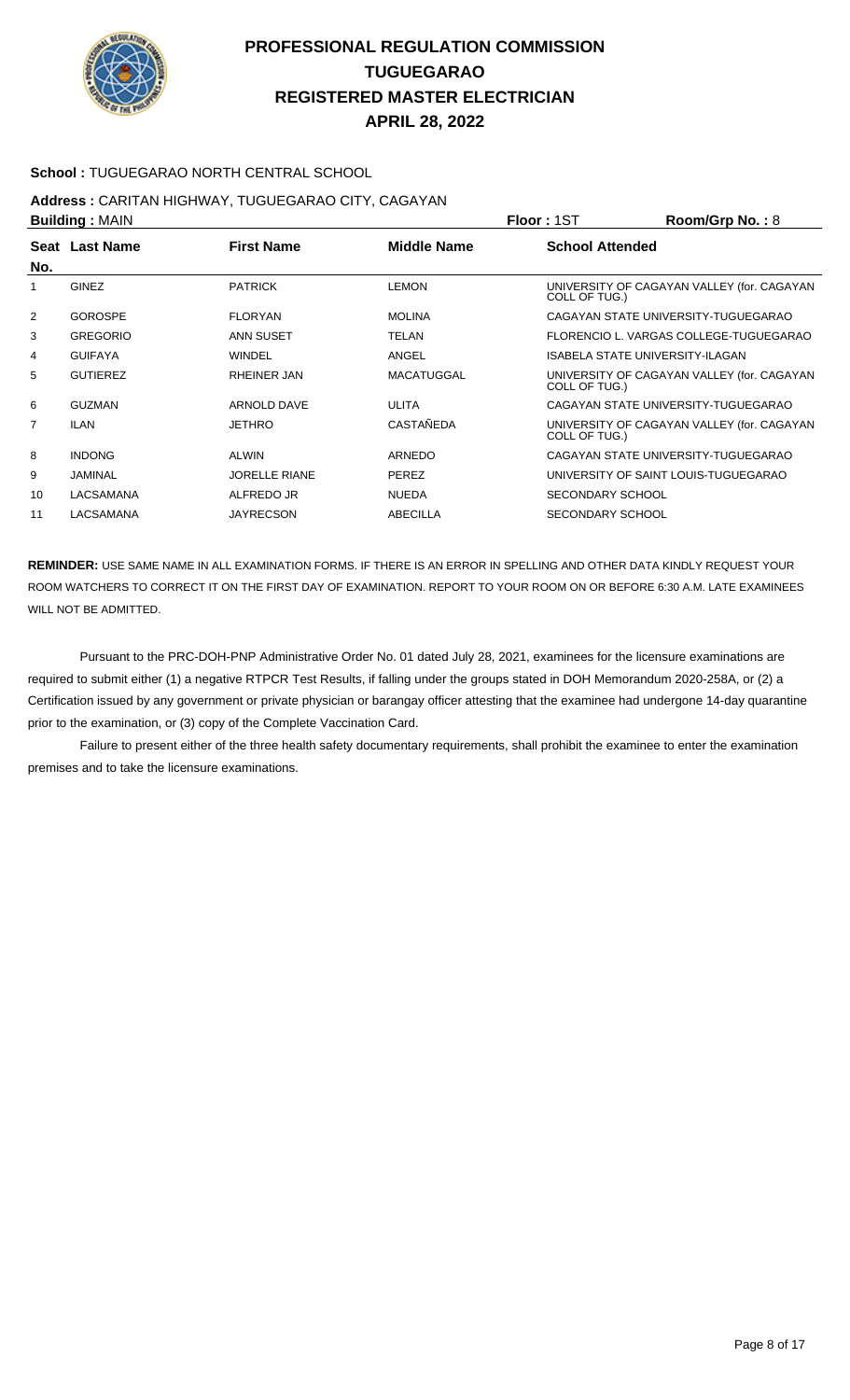

**APRIL 28, 2022**

#### **School :** TUGUEGARAO NORTH CENTRAL SCHOOL

#### **Address :** CARITAN HIGHWAY, TUGUEGARAO CITY, CAGAYAN **Building :** MAIN **Floor :** 1ST **Room/Grp No. :** 9

| <b>DURUBY ANTILY</b> |                 |                        |                    | .                                                           |
|----------------------|-----------------|------------------------|--------------------|-------------------------------------------------------------|
| No.                  | Seat Last Name  | <b>First Name</b>      | Middle Name        | <b>School Attended</b>                                      |
| 1                    | LAGUISMA        | <b>HAROLD</b>          | <b>MUTIONG</b>     | SECONDARY SCHOOL                                            |
| 2                    | LANGUIAN        | <b>TCHAINE</b>         | CALAGUI            | UNIVERSITY OF CAGAYAN VALLEY (for. CAGAYAN<br>COLL OF TUG.) |
| 3                    | LANNAO          | <b>KURT ED RUSSELL</b> | <b>ANTONIO</b>     | UNIVERSITY OF CAGAYAN VALLEY (for. CAGAYAN<br>COLL OF TUG.) |
| $\overline{4}$       | LAPIÑA          | <b>MARIDEL</b>         | <b>TOLIDANA</b>    | UNIVERSITY OF CAGAYAN VALLEY (for. CAGAYAN<br>COLL OF TUG.) |
| 5                    | <b>LIAGAO</b>   | <b>JOMAR</b>           | <b>AGUSTIN</b>     | UNIVERSITY OF CAGAYAN VALLEY (for. CAGAYAN<br>COLL OF TUG.) |
| 6                    | LINGBAWAN       | <b>REYNOLD</b>         | <b>AGUSTIN</b>     | FLORENCIO L. VARGAS COLLEGE-TUGUEGARAO                      |
| $\overline{7}$       | <b>LIQUIGAN</b> | TOMAS JASPER           | <b>DELACRUZ</b>    | UNIVERSITY OF CAGAYAN VALLEY (for. CAGAYAN<br>COLL OF TUG.) |
| 8                    | <b>LUMABAO</b>  | MAX HALLEYX            | <b>AQUINO</b>      | CAGAYAN STATE UNIVERSITY-TUGUEGARAO                         |
| 9                    | LUYUN           | VAN CARLO              | <b>EVANGELISTA</b> | UNIVERSITY OF CAGAYAN VALLEY (for. CAGAYAN<br>COLL OF TUG.) |
| 10                   | <b>MAESTRE</b>  | <b>EDMUND</b>          | <b>CUARTEROS</b>   | CAGAYAN STATE UNIVERSITY-TUGUEGARAO                         |

**REMINDER:** USE SAME NAME IN ALL EXAMINATION FORMS. IF THERE IS AN ERROR IN SPELLING AND OTHER DATA KINDLY REQUEST YOUR ROOM WATCHERS TO CORRECT IT ON THE FIRST DAY OF EXAMINATION. REPORT TO YOUR ROOM ON OR BEFORE 6:30 A.M. LATE EXAMINEES WILL NOT BE ADMITTED.

 Pursuant to the PRC-DOH-PNP Administrative Order No. 01 dated July 28, 2021, examinees for the licensure examinations are required to submit either (1) a negative RTPCR Test Results, if falling under the groups stated in DOH Memorandum 2020-258A, or (2) a Certification issued by any government or private physician or barangay officer attesting that the examinee had undergone 14-day quarantine prior to the examination, or (3) copy of the Complete Vaccination Card.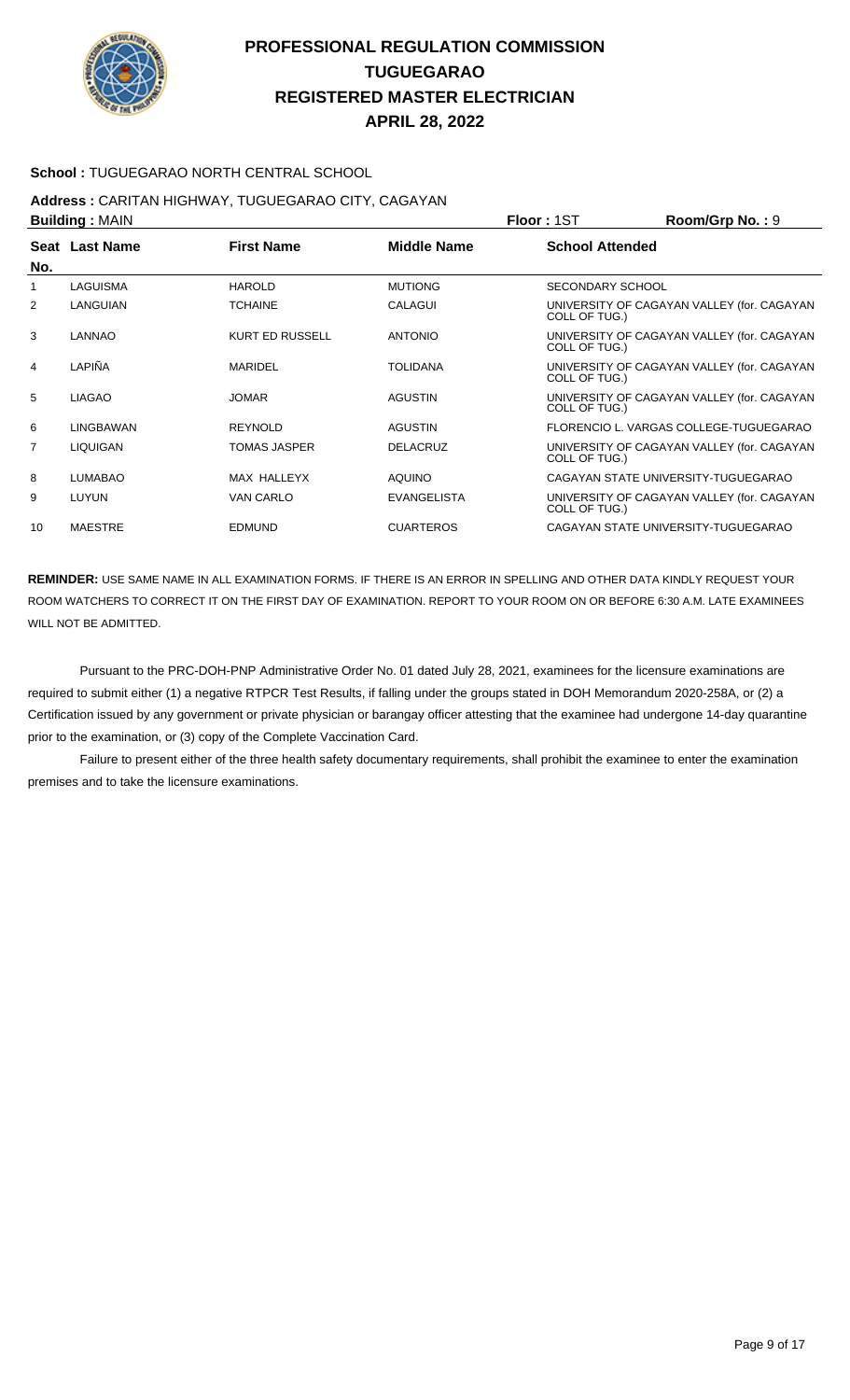

#### **School :** TUGUEGARAO NORTH CENTRAL SCHOOL

## **Address :** CARITAN HIGHWAY, TUGUEGARAO CITY, CAGAYAN

| <b>Building: MAIN</b> |                |                   |                    | <b>Floor: 1ST</b>       | Room/Grp No.: 10                             |
|-----------------------|----------------|-------------------|--------------------|-------------------------|----------------------------------------------|
| No.                   | Seat Last Name | <b>First Name</b> | <b>Middle Name</b> | <b>School Attended</b>  |                                              |
| 1                     | <b>MALSI</b>   | <b>JONATHAN</b>   | PAGULAYAN          | <b>CAMPUS</b>           | CAGAYAN STATE UNIVERSITY-ANDREWS             |
| 2                     | <b>MALTO</b>   | <b>JENER</b>      | <b>BARCELLANO</b>  |                         | FEU INSTITUTE OF TECHNOLOGY (for FEU-E.A.C.) |
| 3                     | <b>MAMAUAG</b> | <b>IGNACIO JR</b> | PAGULAYAN          | COLL OF TUG.)           | UNIVERSITY OF CAGAYAN VALLEY (for. CAGAYAN   |
| 4                     | <b>MAMAUAG</b> | <b>PAUL</b>       | PAGULAYAN          | COLL OF TUG.)           | UNIVERSITY OF CAGAYAN VALLEY (for. CAGAYAN   |
| 5                     | MAMBA          | JERALD            | <b>ELUS</b>        | COLL OF TUG.)           | UNIVERSITY OF CAGAYAN VALLEY (for. CAGAYAN   |
| 6                     | <b>MANUEL</b>  | CRISTIAN ANGELO   | MATEO              | <b>SECONDARY SCHOOL</b> |                                              |
| $\overline{7}$        | <b>MANUEL</b>  | <b>ELMER JR</b>   | <b>APOSTOL</b>     | SECONDARY SCHOOL        |                                              |
| 8                     | <b>MANUEL</b>  | <b>FLORANTE</b>   | <b>DELA CRUZ</b>   | AGRO-IND COL.)          | ISABELA STATE UNIVERSITY-ANGADANAN (for.A    |
| 9                     | MANUEL         | <b>JOHSUA</b>     | <b>JAVIER</b>      |                         | CAGAYAN STATE UNIVERSITY-TUGUEGARAO          |
| 10                    | <b>MAQUEMA</b> | <b>MONICA</b>     | <b>DIMAANO</b>     | COLL OF TUG.)           | UNIVERSITY OF CAGAYAN VALLEY (for. CAGAYAN   |

**REMINDER:** USE SAME NAME IN ALL EXAMINATION FORMS. IF THERE IS AN ERROR IN SPELLING AND OTHER DATA KINDLY REQUEST YOUR ROOM WATCHERS TO CORRECT IT ON THE FIRST DAY OF EXAMINATION. REPORT TO YOUR ROOM ON OR BEFORE 6:30 A.M. LATE EXAMINEES WILL NOT BE ADMITTED.

 Pursuant to the PRC-DOH-PNP Administrative Order No. 01 dated July 28, 2021, examinees for the licensure examinations are required to submit either (1) a negative RTPCR Test Results, if falling under the groups stated in DOH Memorandum 2020-258A, or (2) a Certification issued by any government or private physician or barangay officer attesting that the examinee had undergone 14-day quarantine prior to the examination, or (3) copy of the Complete Vaccination Card.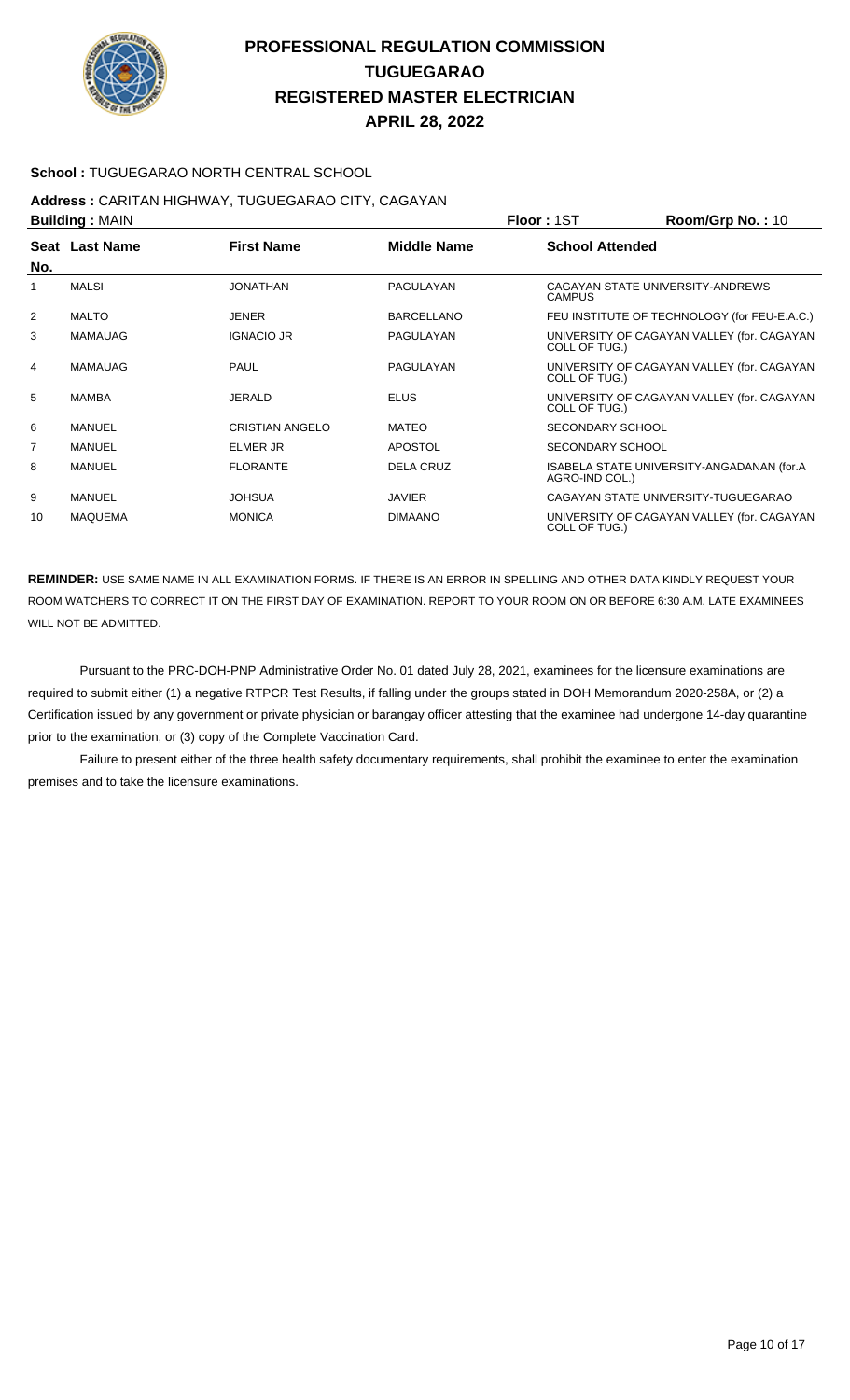

#### **School :** TUGUEGARAO NORTH CENTRAL SCHOOL

## **Address :** CARITAN HIGHWAY, TUGUEGARAO CITY, CAGAYAN

| <b>Building: MAIN</b> |                |                     |                    | <b>Floor: 1ST</b><br>Room/Grp No.: 11                                   |
|-----------------------|----------------|---------------------|--------------------|-------------------------------------------------------------------------|
| No.                   | Seat Last Name | <b>First Name</b>   | <b>Middle Name</b> | <b>School Attended</b>                                                  |
| 1                     | <b>MARIANO</b> | <b>MARK DENVER</b>  | PEÑALBER           | UNIVERSITY OF CAGAYAN VALLEY (for. CAGAYAN<br>COLL OF TUG.)             |
| 2                     | <b>MARQUEZ</b> | <b>ANTHONY</b>      | <b>JACOBO</b>      | UNIVERSITY OF MAKATI                                                    |
| 3                     | <b>MATAGAY</b> | <b>SAMMY</b>        | DE LA CRUZ         | FLORENCIO L. VARGAS COLLEGE-TUGUEGARAO                                  |
| 4                     | <b>MOLINA</b>  | <b>FRANCISCO JR</b> | TELAN              | LA PATRIA COLLEGE INC. (FOR PATRIA SABLE<br><b>CORPUS COLLEGE INC.)</b> |
| 5                     | <b>MORALES</b> | <b>FREDERICK</b>    | <b>AGUSTIN</b>     | <b>ISABELA SCHOOL OF ARTS &amp; TRADES</b>                              |
| 6                     | <b>OSAM</b>    | JAMILL              | <b>RESURIN</b>     | UNIVERSITY OF CAGAYAN VALLEY (for. CAGAYAN<br>COLL OF TUG.)             |
| $\overline{7}$        | <b>OTOMAN</b>  | RODOLFO JR          | <b>MACAPALLAG</b>  | SANTIAGO CITY COLLEGES                                                  |
| 8                     | <b>PADUA</b>   | ALBERT JOHN         | <b>NICOLAS</b>     | CAGAYAN STATE UNIVERSITY-TUGUEGARAO                                     |
| 9                     | PAGALARAN      | DEE JAY             | <b>BARTOLOME</b>   | UNIVERSITY OF CAGAYAN VALLEY (for. CAGAYAN<br>COLL OF TUG.)             |
| 10                    | <b>PAGUD</b>   | LESTER              | <b>SAGUN</b>       | F. L. VARGAS COLLEGE-ABULUG                                             |

**REMINDER:** USE SAME NAME IN ALL EXAMINATION FORMS. IF THERE IS AN ERROR IN SPELLING AND OTHER DATA KINDLY REQUEST YOUR ROOM WATCHERS TO CORRECT IT ON THE FIRST DAY OF EXAMINATION. REPORT TO YOUR ROOM ON OR BEFORE 6:30 A.M. LATE EXAMINEES WILL NOT BE ADMITTED.

 Pursuant to the PRC-DOH-PNP Administrative Order No. 01 dated July 28, 2021, examinees for the licensure examinations are required to submit either (1) a negative RTPCR Test Results, if falling under the groups stated in DOH Memorandum 2020-258A, or (2) a Certification issued by any government or private physician or barangay officer attesting that the examinee had undergone 14-day quarantine prior to the examination, or (3) copy of the Complete Vaccination Card.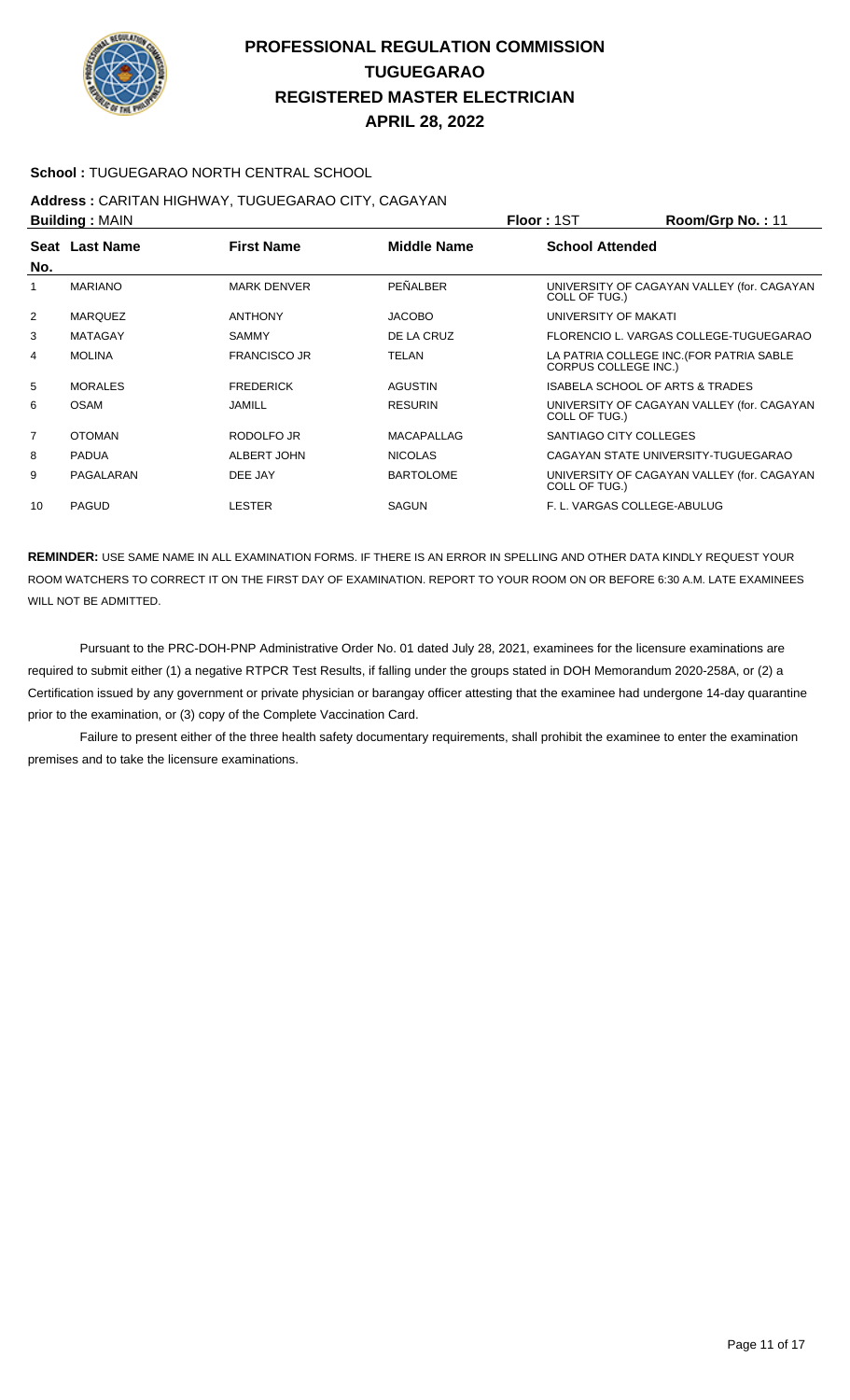

#### **School :** TUGUEGARAO NORTH CENTRAL SCHOOL

#### **Address :** CARITAN HIGHWAY, TUGUEGARAO CITY, CAGAYAN **Building :** MAIN **Floor :** 1ST **Room/Grp No. :** 12

|                 |                            |                    | .<br>110011110111101111211211                               |
|-----------------|----------------------------|--------------------|-------------------------------------------------------------|
| Seat Last Name  | <b>First Name</b>          | <b>Middle Name</b> | <b>School Attended</b>                                      |
| <b>PALICPIC</b> | <b>JARWIN</b>              | PASCARAN           | SECONDARY SCHOOL                                            |
| <b>PASCUA</b>   | ARNEL                      | <b>OCAMPO</b>      | ISABELA COLLEGES (for.ISABELA C.F)                          |
| <b>PASCUA</b>   | <b>JHON ALBERT</b>         | <b>UDANI</b>       | UNIVERSITY OF CAGAYAN VALLEY (for. CAGAYAN<br>COLL OF TUG.) |
| <b>PASCUA</b>   | <b>JHON PAUL</b>           | <b>UDANI</b>       | UNIVERSITY OF CAGAYAN VALLEY (for. CAGAYAN<br>COLL OF TUG.) |
| <b>PASTOR</b>   | <b>JORGE BYRAN</b>         | <b>GARCIA</b>      | UNIVERSITY OF CAGAYAN VALLEY (for. CAGAYAN<br>COLL OF TUG.) |
| <b>PASUQUIN</b> | <b>MARK DENNIS</b>         | LABUGUEN           | SECONDARY SCHOOL                                            |
| PAZZIWAGAN      | <b>JULIUS BERNARDO III</b> | BUYA-AO            | CAGAYAN STATE UNIVERSITY-TUGUEGARAO                         |
| <b>PEREZ</b>    | <b>JOHN CHRISTOPHER</b>    | <b>AGONOY</b>      | ISABELA STATE UNIVERSITY-ILAGAN                             |
| PEREZ           | <b>JUSTINE LAUREN</b>      | <b>MABALAY</b>     | UNIVERSITY OF SAINT LOUIS-TUGUEGARAO                        |
| <b>PINLAC</b>   | <b>AEILORV</b>             | <b>INFANTE</b>     | SECONDARY SCHOOL                                            |
|                 | <b>DURING A MILITY</b>     |                    |                                                             |

**REMINDER:** USE SAME NAME IN ALL EXAMINATION FORMS. IF THERE IS AN ERROR IN SPELLING AND OTHER DATA KINDLY REQUEST YOUR ROOM WATCHERS TO CORRECT IT ON THE FIRST DAY OF EXAMINATION. REPORT TO YOUR ROOM ON OR BEFORE 6:30 A.M. LATE EXAMINEES WILL NOT BE ADMITTED.

 Pursuant to the PRC-DOH-PNP Administrative Order No. 01 dated July 28, 2021, examinees for the licensure examinations are required to submit either (1) a negative RTPCR Test Results, if falling under the groups stated in DOH Memorandum 2020-258A, or (2) a Certification issued by any government or private physician or barangay officer attesting that the examinee had undergone 14-day quarantine prior to the examination, or (3) copy of the Complete Vaccination Card.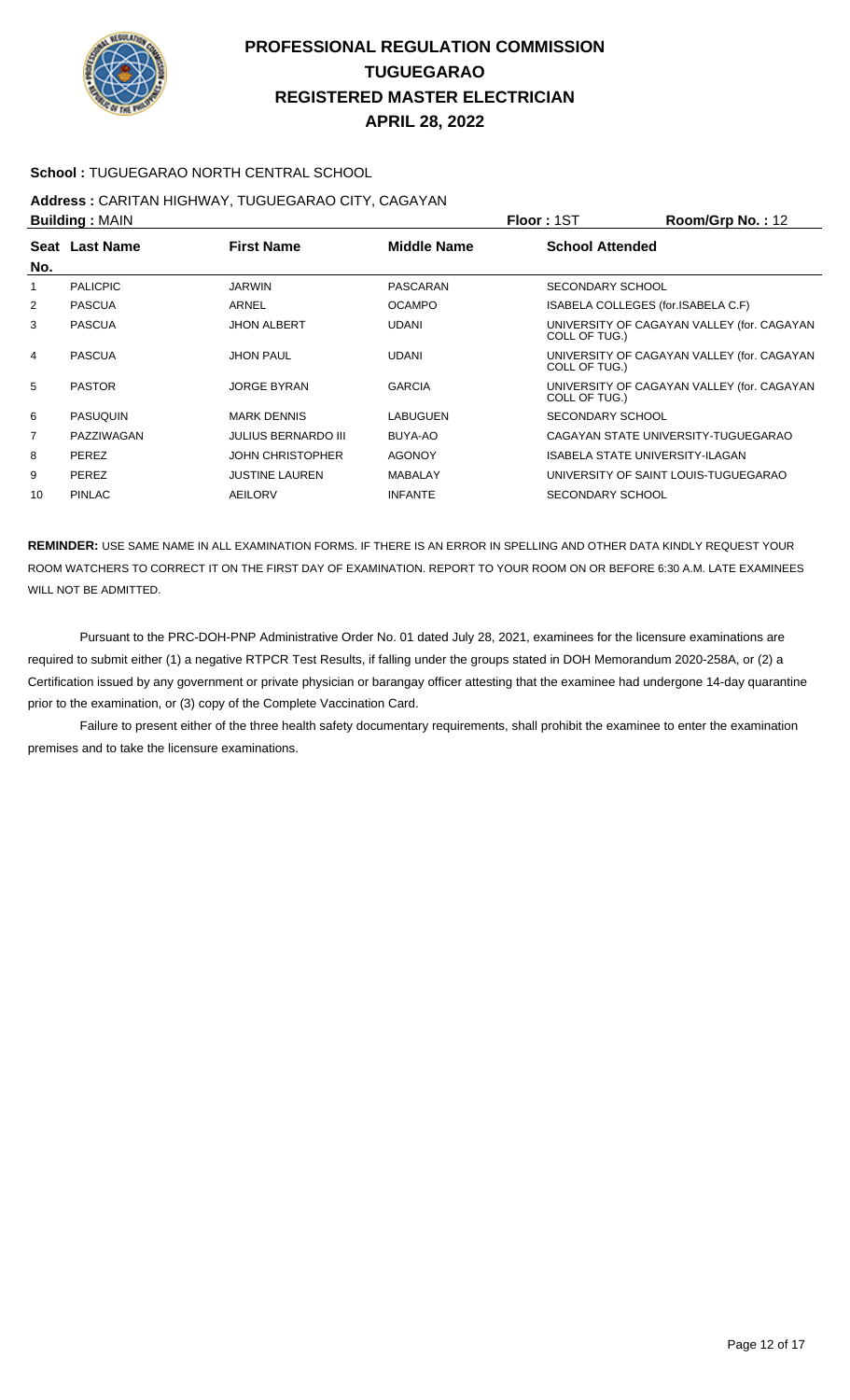

#### **School :** TUGUEGARAO NORTH CENTRAL SCHOOL

#### **Address :** CARITAN HIGHWAY, TUGUEGARAO CITY, CAGAYAN **Building :** MAIN **Floor :** 1ST **Room/Grp No. :** 13

|                | <b>DURUBY ANTILY</b> |                   |                | .<br>טו בטוועשטוויט                                                     |
|----------------|----------------------|-------------------|----------------|-------------------------------------------------------------------------|
| No.            | Seat Last Name       | <b>First Name</b> | Middle Name    | <b>School Attended</b>                                                  |
| 1              | <b>POLENDEY</b>      | <b>LEJHON</b>     | <b>ROSETE</b>  | <b>FOREIGN UNIVERSITY</b>                                               |
| 2              | <b>PUNTIL</b>        | <b>JEROME</b>     | <b>BALBOA</b>  | CAGAYAN STATE UNIVERSITY-TUGUEGARAO                                     |
| 3              | QUENDANGAN           | ROMEO JR          | <b>GIDUCOS</b> | UNIVERSITY OF CAGAYAN VALLEY (for. CAGAYAN<br>COLL OF TUG.)             |
| 4              | <b>RAGUDO</b>        | <b>PAOLO</b>      | GAN            | ISABELA STATE UNIVERSITY-ANGADANAN (for.A<br>AGRO-IND COL.)             |
| 5              | <b>RAGUINGAN</b>     | <b>MARK GILLE</b> | <b>CUDAL</b>   | UNIVERSITY OF CAGAYAN VALLEY (for. CAGAYAN<br>COLL OF TUG.)             |
| 6              | <b>RAMIREZ</b>       | <b>JEREMY</b>     | AGRAAN         | LA PATRIA COLLEGE INC. (FOR PATRIA SABLE<br><b>CORPUS COLLEGE INC.)</b> |
| $\overline{7}$ | <b>RANAY</b>         | <b>RODEL</b>      | <b>BAGISTA</b> | CAGAYAN STATE UNIVERSITY-TUGUEGARAO                                     |
| 8              | <b>RAPAL</b>         | <b>VLADIMIR</b>   | <b>CORPUZ</b>  | UNIVERSITY OF CAGAYAN VALLEY (for. CAGAYAN<br>COLL OF TUG.)             |
| 9              | <b>RUBIO</b>         | <b>HEINZ</b>      | <b>NACURAY</b> | UNIVERSITY OF CAGAYAN VALLEY (for. CAGAYAN<br>COLL OF TUG.)             |
| 10             | <b>SACOBO</b>        | <b>RENIE JR</b>   | <b>MARCOS</b>  | CAGAYAN STATE UNIVERSITY-TUGUEGARAO                                     |

**REMINDER:** USE SAME NAME IN ALL EXAMINATION FORMS. IF THERE IS AN ERROR IN SPELLING AND OTHER DATA KINDLY REQUEST YOUR ROOM WATCHERS TO CORRECT IT ON THE FIRST DAY OF EXAMINATION. REPORT TO YOUR ROOM ON OR BEFORE 6:30 A.M. LATE EXAMINEES WILL NOT BE ADMITTED.

 Pursuant to the PRC-DOH-PNP Administrative Order No. 01 dated July 28, 2021, examinees for the licensure examinations are required to submit either (1) a negative RTPCR Test Results, if falling under the groups stated in DOH Memorandum 2020-258A, or (2) a Certification issued by any government or private physician or barangay officer attesting that the examinee had undergone 14-day quarantine prior to the examination, or (3) copy of the Complete Vaccination Card.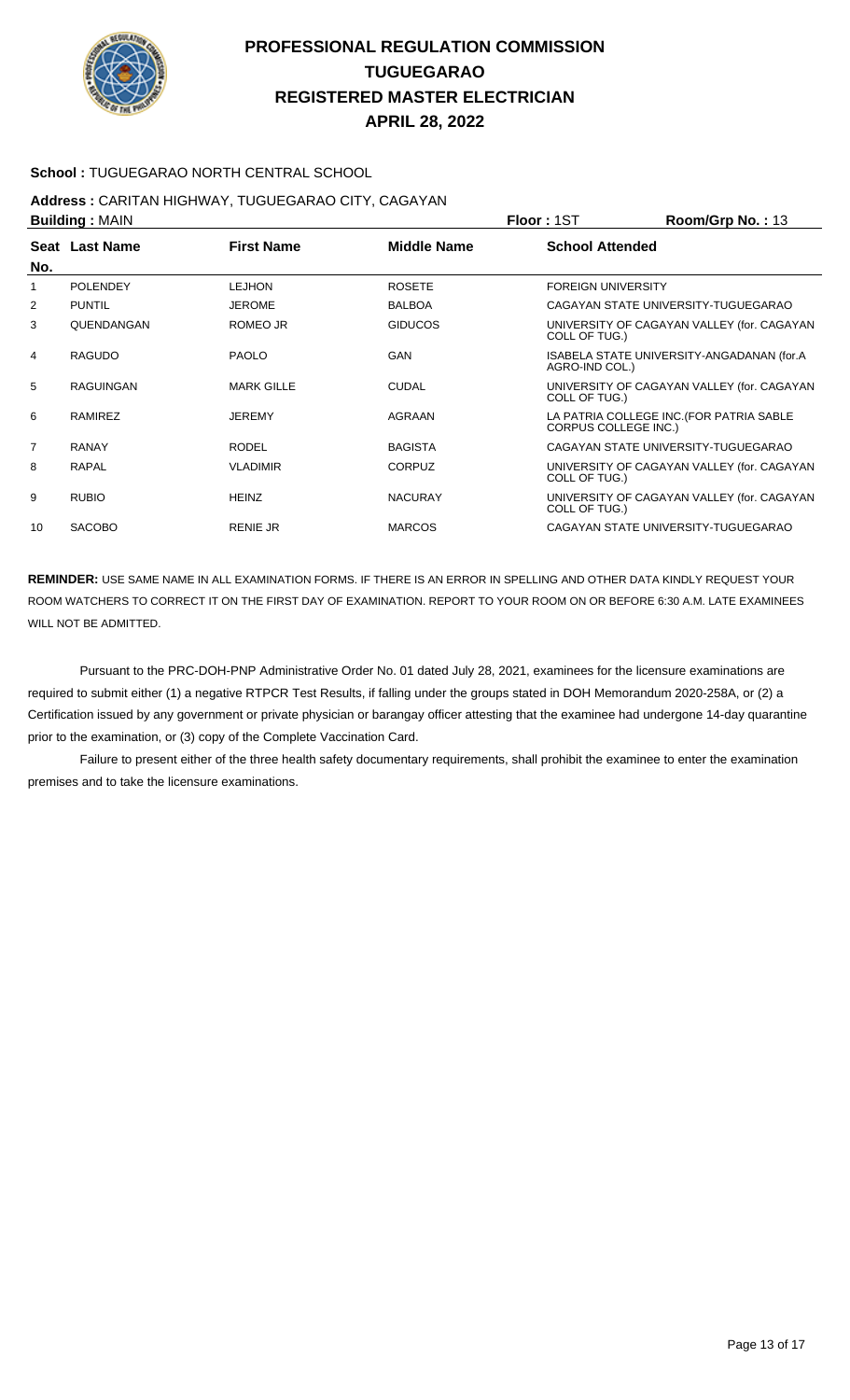

#### **APRIL 28, 2022**

#### **School :** TUGUEGARAO NORTH CENTRAL SCHOOL

#### **Address :** CARITAN HIGHWAY, TUGUEGARAO CITY, CAGAYAN **Building :** MAIN **Floor :** 1ST **Room/Grp No. :** 14

|                | <b>Punding.</b> WATER |                         |                  | .<br>דו . טוו קושטוויט                                      |
|----------------|-----------------------|-------------------------|------------------|-------------------------------------------------------------|
| No.            | Seat Last Name        | <b>First Name</b>       | Middle Name      | <b>School Attended</b>                                      |
| 1              | <b>SALINDO</b>        | <b>RESHTY LORD</b>      | MALLANNAO        | UNIVERSITY OF CAGAYAN VALLEY (for. CAGAYAN<br>COLL OF TUG.) |
| $\overline{2}$ | <b>SALVADOR</b>       | <b>KEVIN</b>            | <b>ACOBA</b>     | SECONDARY SCHOOL                                            |
| 3              | <b>SALVAN</b>         | <b>JHAYMAR</b>          | <b>EGIPTO</b>    | CAGAYAN STATE UNIVERSITY-TUGUEGARAO                         |
| 4              | <b>SAMONTE</b>        | <b>ISABELO JR</b>       | AGGABAO          | ISABELA STATE UNIVERSITY-ILAGAN                             |
| 5              | <b>SAN PEDRO</b>      | <b>JOSHUA</b>           | <b>TABUAL</b>    | CAGAYAN STATE UNIVERSITY-TUGUEGARAO                         |
| 6              | <b>SEVILLA</b>        | <b>MODESTO JR</b>       | CASTIL           | UNIVERSITY OF CAGAYAN VALLEY (for. CAGAYAN<br>COLL OF TUG.) |
| $\overline{7}$ | <b>SIDDAYAO</b>       | RINEHART DOEY           | <b>BAGALAYOS</b> | UNIVERSITY OF CAGAYAN VALLEY (for. CAGAYAN<br>COLL OF TUG.) |
| 8              | <b>SOCAN</b>          | <b>JOHN FRITZ</b>       | <b>GAMIAO</b>    | UNIVERSITY OF CAGAYAN VALLEY (for. CAGAYAN<br>COLL OF TUG.) |
| 9              | <b>SORIANO</b>        | <b>CHERRYMAY</b>        | <b>DUQUE</b>     | CAGAYAN STATE UNIVERSITY-TUGUEGARAO                         |
| 10             | <b>SUGUITAN</b>       | <b>CHRISTIAN GERICO</b> | <b>SIABABA</b>   | CAGAYAN STATE UNIVERSITY-TUGUEGARAO                         |
|                |                       |                         |                  |                                                             |

**REMINDER:** USE SAME NAME IN ALL EXAMINATION FORMS. IF THERE IS AN ERROR IN SPELLING AND OTHER DATA KINDLY REQUEST YOUR ROOM WATCHERS TO CORRECT IT ON THE FIRST DAY OF EXAMINATION. REPORT TO YOUR ROOM ON OR BEFORE 6:30 A.M. LATE EXAMINEES WILL NOT BE ADMITTED.

 Pursuant to the PRC-DOH-PNP Administrative Order No. 01 dated July 28, 2021, examinees for the licensure examinations are required to submit either (1) a negative RTPCR Test Results, if falling under the groups stated in DOH Memorandum 2020-258A, or (2) a Certification issued by any government or private physician or barangay officer attesting that the examinee had undergone 14-day quarantine prior to the examination, or (3) copy of the Complete Vaccination Card.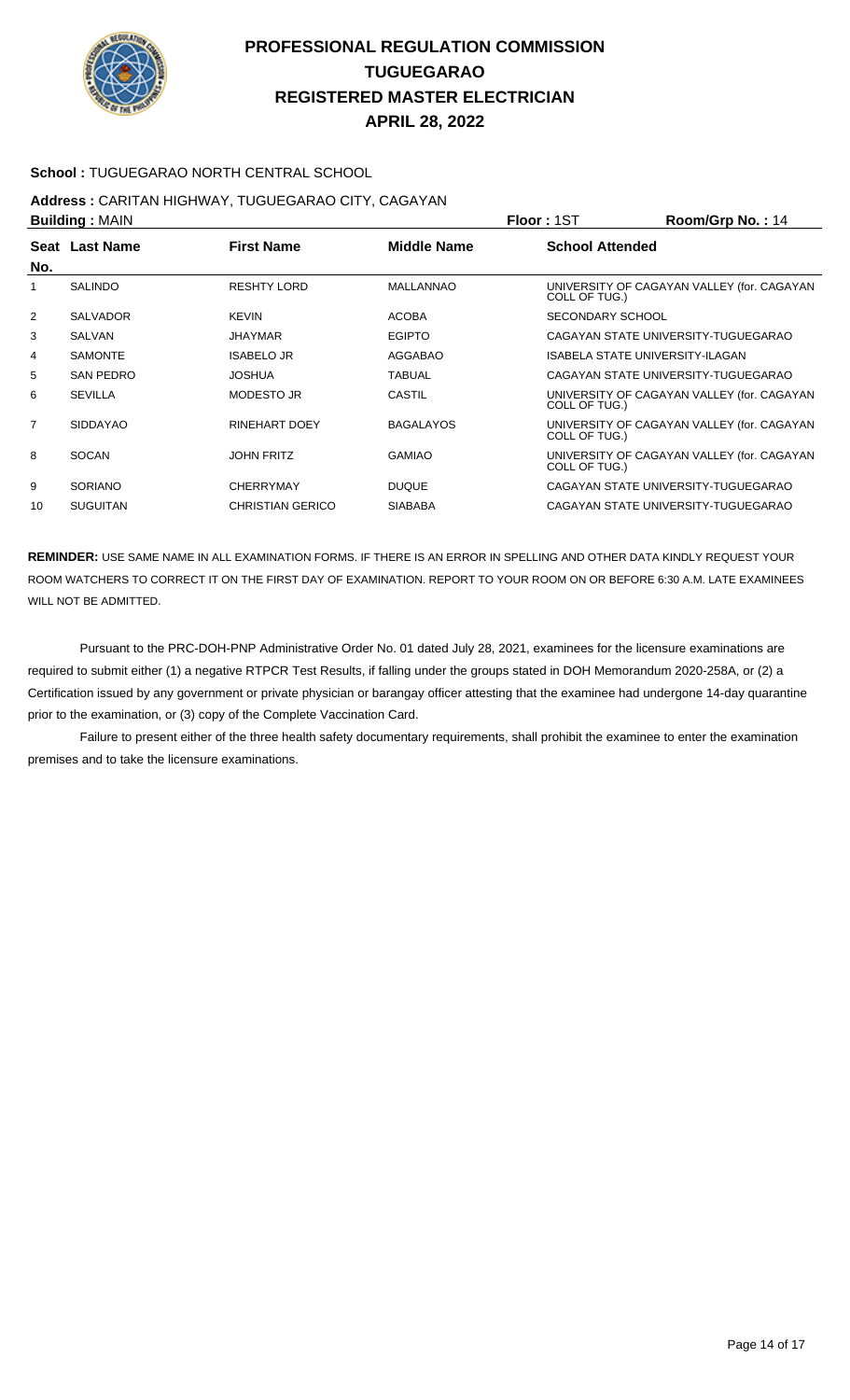

#### **School :** TUGUEGARAO NORTH CENTRAL SCHOOL

# **Address :** CARITAN HIGHWAY, TUGUEGARAO CITY, CAGAYAN

| <b>Building: MAIN</b> |                                                    |                  |                  | <b>Floor: 1ST</b>                   | Room/Grp No.: 15                           |
|-----------------------|----------------------------------------------------|------------------|------------------|-------------------------------------|--------------------------------------------|
|                       | <b>First Name</b><br>Seat Last Name<br>Middle Name |                  |                  | <b>School Attended</b>              |                                            |
| No.                   |                                                    |                  |                  |                                     |                                            |
| 1                     | <b>SUPNIT</b>                                      | <b>JUAN</b>      | <b>AGUSTIN</b>   | <b>VOCATIONAL SCHOOL</b>            |                                            |
| 2                     | TABLAC                                             | MARVIN.          | LAZARO           | CAGAYAN STATE UNIVERSITY-CARITAN    |                                            |
| 3                     | TACCAD                                             | <b>AERON</b>     | <b>TAMON</b>     | CAGAYAN STATE UNIVERSITY-TUGUEGARAO |                                            |
| 4                     | <b>TACCAD</b>                                      | <b>ASLY MARK</b> | <b>LOPEZ</b>     | COLL OF TUG.)                       | UNIVERSITY OF CAGAYAN VALLEY (for. CAGAYAN |
| 5                     | <b>TADENA</b>                                      | <b>WILFREDO</b>  | <b>ORTIZ</b>     | SECONDARY SCHOOL                    |                                            |
| 6                     | <b>TADEO</b>                                       | <b>JEFERSON</b>  | <b>ESTRADA</b>   | <b>SECONDARY SCHOOL</b>             |                                            |
| $\overline{7}$        | TAGANGIN                                           | <b>JEFERSON</b>  | <b>GUZMAN</b>    | (for.C.POLY.COLL.)                  | ISABELA STATE UNIVERSITY-CAUAYAN           |
| 8                     | TAGATA                                             | <b>MANILYN</b>   | <b>FERNANDEZ</b> | <b>VOCATIONAL SCHOOL</b>            |                                            |
| 9                     | TAGUNA                                             | <b>RONALDO</b>   | <b>BINAG</b>     |                                     | CAGAYAN STATE UNIVERSITY-TUGUEGARAO        |
| 10                    | <b>TALAY</b>                                       | <b>JOMEL</b>     | <b>BALORAN</b>   |                                     | CAGAYAN STATE UNIVERSITY-TUGUEGARAO        |

**REMINDER:** USE SAME NAME IN ALL EXAMINATION FORMS. IF THERE IS AN ERROR IN SPELLING AND OTHER DATA KINDLY REQUEST YOUR ROOM WATCHERS TO CORRECT IT ON THE FIRST DAY OF EXAMINATION. REPORT TO YOUR ROOM ON OR BEFORE 6:30 A.M. LATE EXAMINEES WILL NOT BE ADMITTED.

 Pursuant to the PRC-DOH-PNP Administrative Order No. 01 dated July 28, 2021, examinees for the licensure examinations are required to submit either (1) a negative RTPCR Test Results, if falling under the groups stated in DOH Memorandum 2020-258A, or (2) a Certification issued by any government or private physician or barangay officer attesting that the examinee had undergone 14-day quarantine prior to the examination, or (3) copy of the Complete Vaccination Card.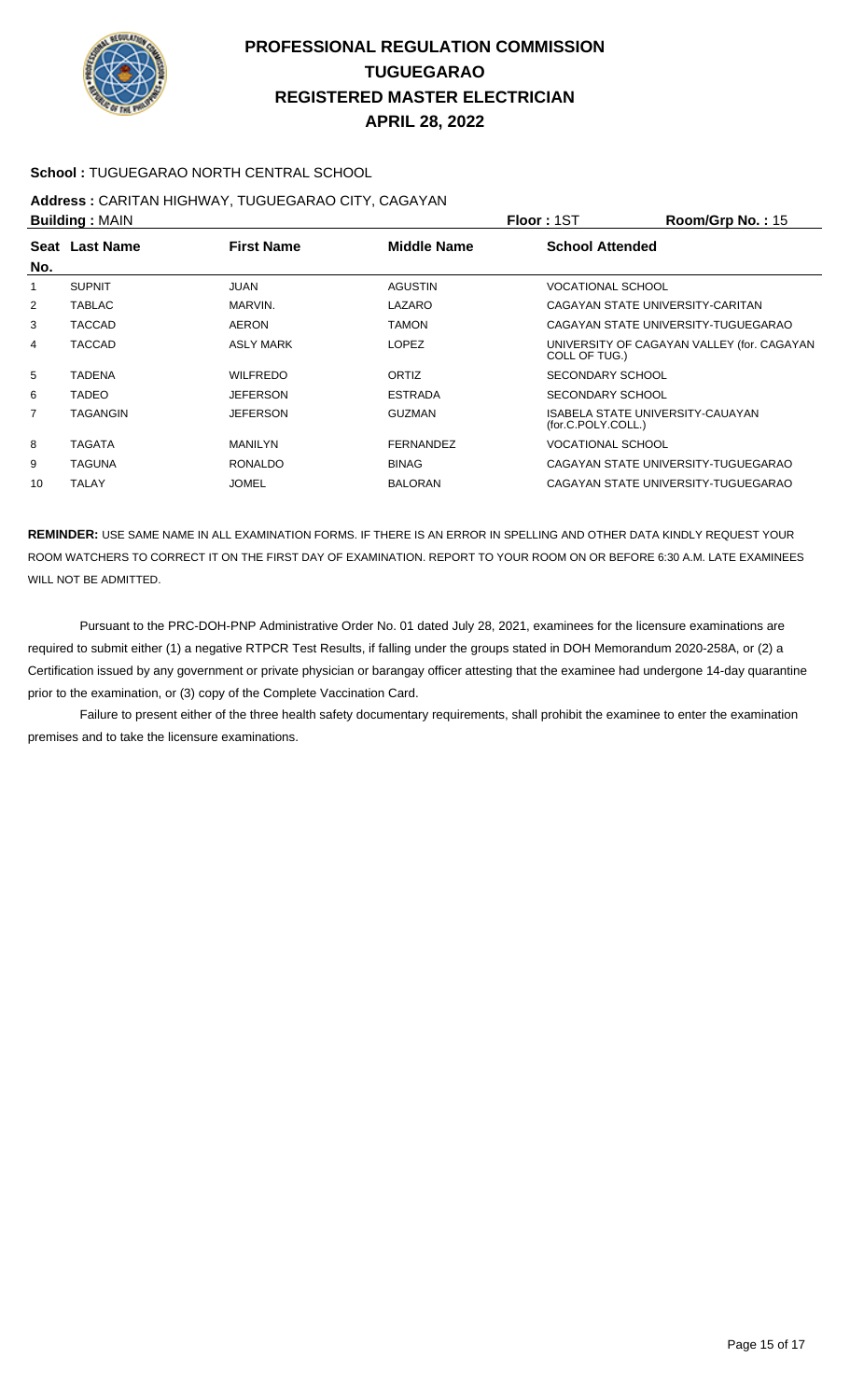

#### **School :** TUGUEGARAO NORTH CENTRAL SCHOOL

#### **Address :** CARITAN HIGHWAY, TUGUEGARAO CITY, CAGAYAN **Building :** MAIN **Floor :** 1ST **Room/Grp No. :** 16

|                | <b>DUILUILLY</b> ULAIN |                     |                    | 1 IUU 1 1 U 1                                               |
|----------------|------------------------|---------------------|--------------------|-------------------------------------------------------------|
| No.            | Seat Last Name         | <b>First Name</b>   | <b>Middle Name</b> | <b>School Attended</b>                                      |
| 1              | <b>TALIPING</b>        | <b>ACE</b>          | <b>BALLESTEROS</b> | CAGAYAN STATE UNIVERSITY-TUGUEGARAO                         |
| 2              | <b>TAMANU</b>          | <b>ANSHERINA</b>    | <b>GUIZZAGAN</b>   | UNIVERSITY OF CAGAYAN VALLEY (for. CAGAYAN<br>COLL OF TUG.) |
| 3              | <b>TAMBIAO</b>         | <b>CHRISTIAN</b>    | <b>GESULGA</b>     | CAGAYAN STATE UNIVERSITY-TUGUEGARAO                         |
| 4              | <b>TAÑECA</b>          | <b>KRYSTAL KATE</b> | <b>BLANCO</b>      | UNIVERSITY OF CAGAYAN VALLEY (for. CAGAYAN<br>COLL OF TUG.) |
| 5              | <b>TANGO</b>           | <b>REYMARK</b>      | <b>MEMBROT</b>     | UNIVERSITY OF CAGAYAN VALLEY (for. CAGAYAN<br>COLL OF TUG.) |
| 6              | <b>TANGONAN</b>        | <b>MARK-PAUL</b>    | <b>SIMANGAN</b>    | UNIVERSITY OF CAGAYAN VALLEY (for. CAGAYAN<br>COLL OF TUG.) |
| $\overline{7}$ | <b>TEMONIO</b>         | <b>JOHN FERRIS</b>  | <b>URBINA</b>      | UNIVERSITY OF CAGAYAN VALLEY (for. CAGAYAN<br>COLL OF TUG.) |
| 8              | <b>TEVES</b>           | <b>GEOGARD</b>      | <b>BATTA</b>       | UNIVERSITY OF CAGAYAN VALLEY (for. CAGAYAN<br>COLL OF TUG.) |
| 9              | <b>TRINIDAD</b>        | <b>MANUEL JR</b>    | <b>ADRIANO</b>     | UNIVERSITY OF CAGAYAN VALLEY (for. CAGAYAN<br>COLL OF TUG.) |
| 10             | <b>TUMALIUAN</b>       | <b>BOBBY</b>        | <b>GUMARANG</b>    | UNIVERSITY OF CAGAYAN VALLEY (for. CAGAYAN<br>COLL OF TUG.) |

**REMINDER:** USE SAME NAME IN ALL EXAMINATION FORMS. IF THERE IS AN ERROR IN SPELLING AND OTHER DATA KINDLY REQUEST YOUR ROOM WATCHERS TO CORRECT IT ON THE FIRST DAY OF EXAMINATION. REPORT TO YOUR ROOM ON OR BEFORE 6:30 A.M. LATE EXAMINEES WILL NOT BE ADMITTED.

 Pursuant to the PRC-DOH-PNP Administrative Order No. 01 dated July 28, 2021, examinees for the licensure examinations are required to submit either (1) a negative RTPCR Test Results, if falling under the groups stated in DOH Memorandum 2020-258A, or (2) a Certification issued by any government or private physician or barangay officer attesting that the examinee had undergone 14-day quarantine prior to the examination, or (3) copy of the Complete Vaccination Card.